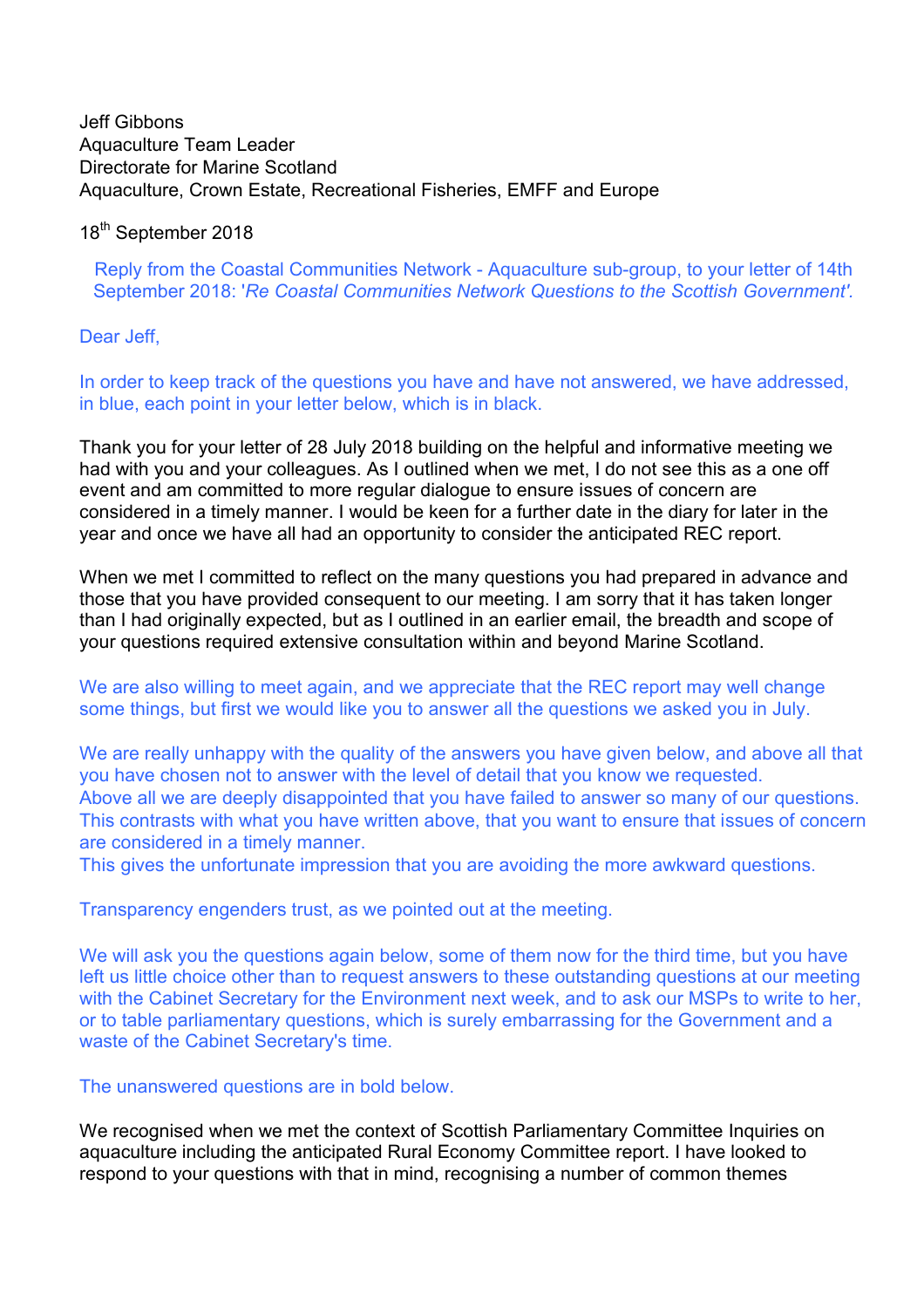throughout. You specifically asked which part of Marine Scotland had primary responsibility for protecting wild salmonids when they are at sea. As you will be aware from our meeting in July, responsibility for policy on wild salmonids sits within the ACRE Division (Aquaculture, Crown Estate, Recreational Fisheries, EMFF and Europe).

At the meeting we asked you which part of Marine Scotland has primary responsibility for protecting wild salmonids when they are at sea. Thank you for explaining that it is your own ACRE Division (Aquaculture, Crown Estate, Recreational Fisheries, EMFF and Europe).

At the meeting we also repeatedly asked **which individuals in MS are responsible for deciding whether the impact of aquaculture on wild salmonids is likely to be significant, and how that decision is made** (see the minutes of meeting 25th July 2018, which we sent you).

You agreed to find out and to tell us. We confirmed this to you in writing on  $27<sup>th</sup>$  July.

You have not answered this question but as you are the Aquaculture Team Leader in the ACRE Division, it would seem that it is your responsibility to make this judgment.

- **If it is not your responsibility, whose responsibility is it?**
- **Is it the Cabinet Secretary for the Environment's responsibility?**

We ask you again to answer the following fundamental and important questions:

- **Is Marine Scotland certain that salmon farming poses no risk to the west coast populations of wild salmon and sea trout, after using the available mitigation measures?**
- **Please confirm that marine fish farming will not pose such a risk if it doubles in capacity by 2030.**
- **How can Marine Scotland be certain that there is no such risk, given that these species are suffering steeper declines on the west coast than on the east and north coasts?**

These questions matter because they affect the decisions made by LPAs on whether to consent all fish farms.

- **Will MS advise the Local Planning Authorities (LPAs), when they consult MS regarding planning decisions, that there is a risk of significant harm from aquaculture, to wild salmonids on the west coast?**
- **Separately from individual planning applications, will MS advise the LPAs in the aquaculture zone that there is a likelihood that aquaculture has a significant impact on the nationally important wild salmonid population in this zone, and if it will not, please explain why not?**

We also asked about your advice to LPAs on cumulative impacts:

• **The LPAs' role in biomass determination affects sea lice numbers released into the sea, so why does Marine Scotland not advise and oblige the LPAs to limit biomass in order to take account of the cumulative impacts of sea lice on wild**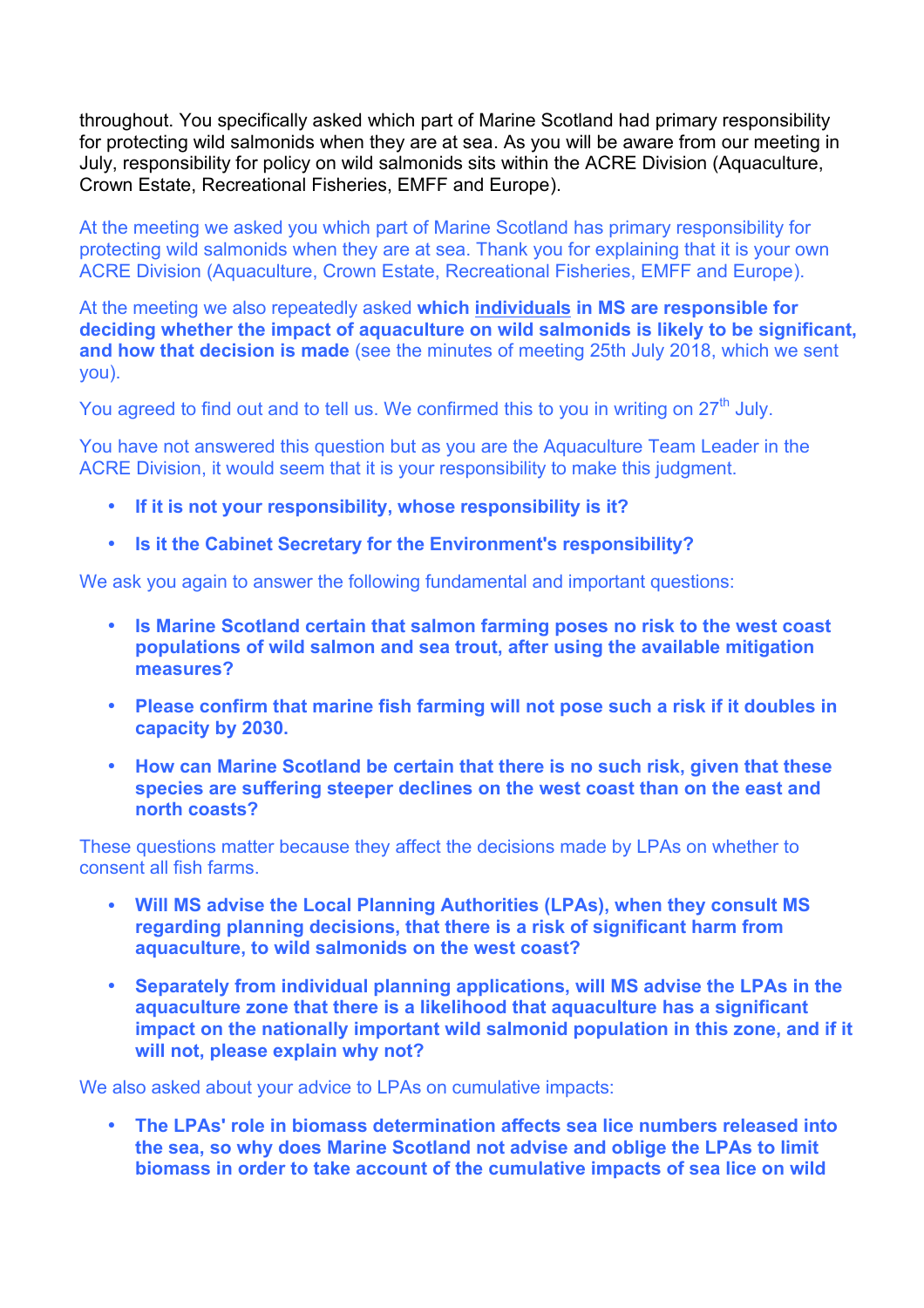### **fish?**

• About screening and scoping:

> • **If MS's advice is limited by the one-off nature of the question posed by LPAs (ie**  *'the proposed development will be likely to have "significant effect" on the environment')***, please confirm that MS will revise the EIA question asked in the screening and scoping template, which is currently under review following the IRSAC review, to include cumulative effects across the LPA's area of responsibility and beyond?**

And about accepting the validity of communities' view:

- **In the absence of a scientific answer on significance, does MS accept that local communities' assessment of the likely significance is valid.**
- **Do you agree that if MS cannot say whether the impact is significant, but the communities believe it is, then the LPAs should regard that as a material consideration.**

We asked you these questions in good faith, seven weeks ago. Please answer them now.

# There are other unanswered questions below.

So, building on our meeting I will now further address your queries below.

I will firstly turn to those questions which were connected to the planning and regulatory framework:

Scottish planning policy supports an integrated approach to coastal planning to ensure that development plans and regional marine plans are complementary. On the marine side, planning authorities will need to ensure integration with policies and activities arising from the National Marine Plan, Marine Planning Partnerships, Regional Marine Plans, and Integrated Coastal Zone Management, as well as aquaculture.

Scotland's first statutory National Marine Plan was adopted and published in 2015. It provides a comprehensive overarching framework for all marine activity in our waters, and sets out how Scottish Ministers intend marine resources to be used and managed out to 200 nautical miles and applies to all decisions taken by public authorities that affect Scotland's marine area, to enable sustainable development and use of our marine area in a way which will protect and enhance the marine environment whilst promoting both existing and emerging industries.

The National Marine Plan promotes an ecosystem approach, putting the marine environment at the heart of the planning process to promote ecosystem health, resilience to human induced change and the ability to support sustainable development and use. It adopts the guiding principles of sustainable development, which also ensures that any individual policy, plan or activity is carried out within environmental limits. The SEA of the National Marine Plan is contained within a Sustainability Appraisal - which was required to satisfy UK considerations of the Plan and published at:

https://www.gov.scot/Resource/0042/00428327.pdf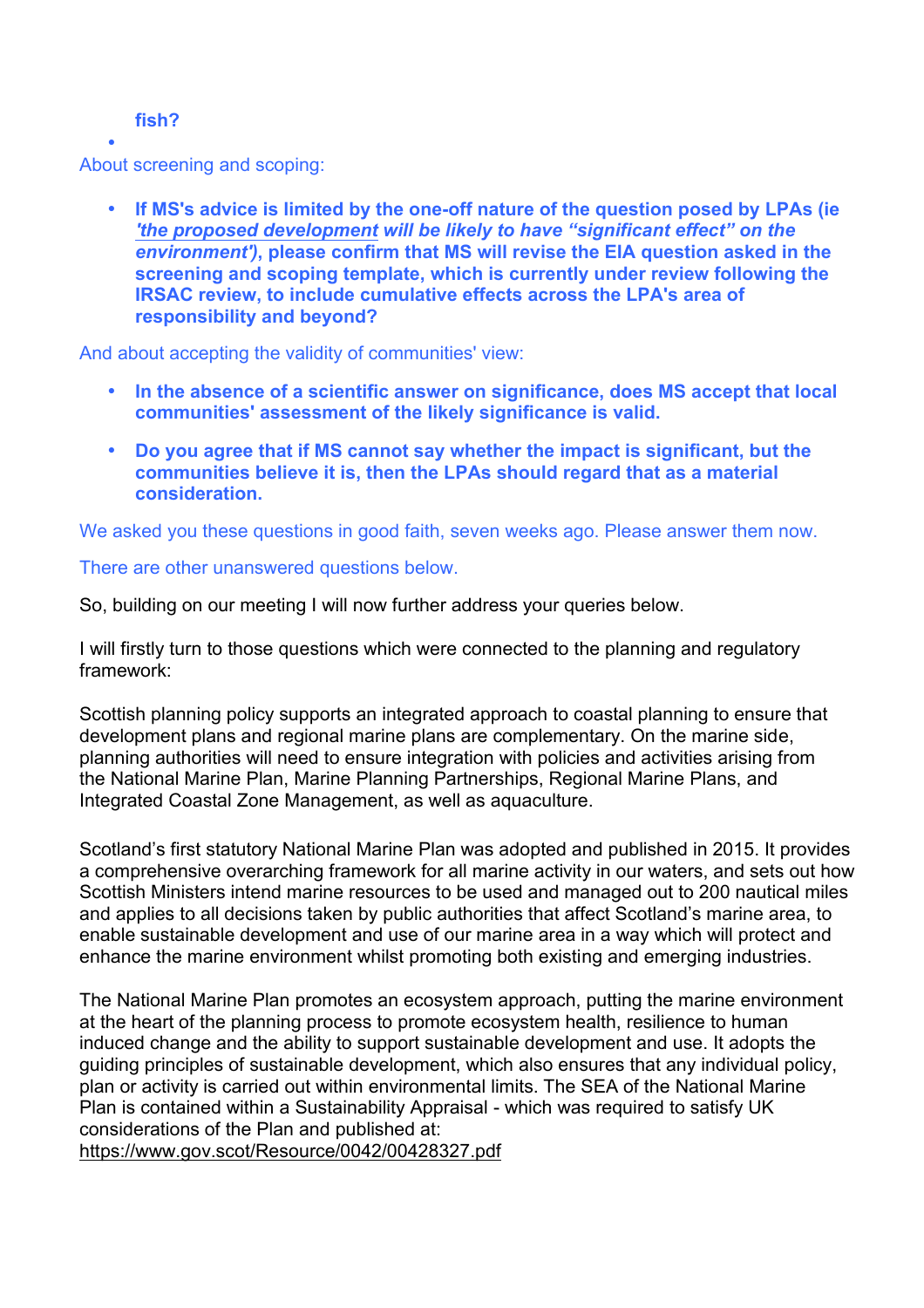Compared even to the scoping document for the SEA of mechanical kelp harvesting, the Sustainability Appraisal of the National Marine Plan is not the detailed Environmental Impact Assessment of the aquaculture industry that is called for.

### • **Why has this industry as a whole never had a detailed Environmental Impact Assessment?**

The SEA Environmental Report, produced during the development of the National Marine Plan, recognised the potential effects of the relevant objectives and policies on biodiversity, while also recognising the mitigation afforded through related objectives and policies contained in the NMP around the need for sustainable development and as noted above, that any, plan or activity is carried out within environmental limits. The spatial framework for the future development consent of individual projects was out with the scope of the National Marine Plan and subsequently, the accompanying SEA.

As you point out, the Sustainability Appraisal of the NMP (effectively an SEA) did not consider the environmental impact of the 'future development' of aquaculture: *ie* its plans to double in capacity by 2030.

However the Government has published policies, plans and strategies for supporting this expansion. We quoted some of the objectives and marine planning policies from the NMP to you in July. For instance:

**GEN 1 General planning principle**: There is a presumption in favour of sustainable development and use of the marine environment when consistent with the policies and objectives of this Plan.

**4.5** This principle is relevant to all marine activities, but is especially relevant for the key growth sectors which Scotland specialises in. These include aquaculture and fisheries.

### **Objectives and marine planning policies:**

**Objective 2 -** With due regard to the marine environment and carrying capacity, support for the industry's target to grow marine finfish (including farmed Atlantic salmon) production sustainably to 210,000 tonnes;

#### **Marine planning policies:**

- **AQUACULTURE 1**: Marine planners and decision makers should seek to identify appropriate locations for future aquaculture development and use, including the potential use of development planning briefs as appropriate. System carrying capacity (at the scale of a water body or loch system) should be a key consideration.
- **AQUACULTURE 2**: Marine and terrestrial development plans should jointly identify areas which are potentially suitable and sensitive areas which are unlikely to be appropriate for such development, reflecting Scottish Planning Policy and any Scottish Government guidance on the issue. There is a continuing presumption against further marine finfish farm developments on the north and east coasts to safeguard migratory fish species.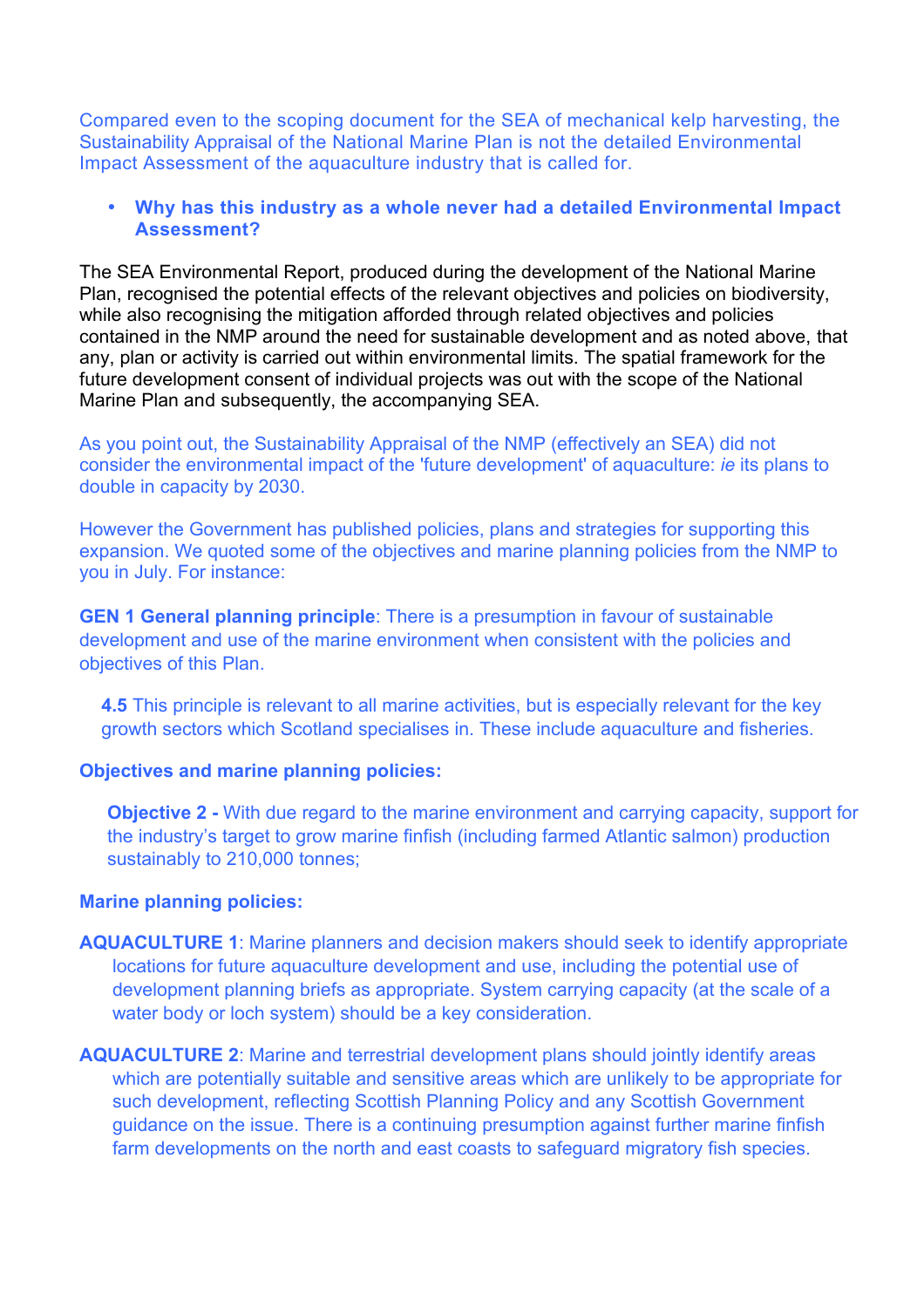**Regional policy**: Regional marine plans should consider the potential for sustainable growth of aquaculture in their region, taking into account the policies set out above, and working in close partnership with terrestrial planners, SEPA, Marine Scotland, SNH and other regulators

There are also these policies in the **Scottish National Planning Policy 2014**: '**NPF Context**:

**249**: Planning can play a role in supporting the sectoral growth targets to grow marine finfish (including farmed Atlantic salmon) production sustainably to 210,000 tonnes

### **Policy Principles**:

**250**: The planning system should:…play a supporting role in the sustainable growth of the finfish and shellfish sectors

#### **Key Documents**: National Marine Plan

### **Development Planning**:

**251**: Local development plans should make positive provision for aquaculture developments…'

It is a legal requirement for public bodies to do an SEA of environmental impact of their policies, plans and strategies - before the expansion can proceed.

We ask you again:

- **Why has MS/SG not produced a Strategic Environmental Assessment of the aquaculture policies in Scotland's National Marine Plan, as it legally obliged to do under the 2005 EIA Act, in order to determine the biological carrying capacity of the '***aquaculture zone'* **for marine fish farms, the cumulative impact of all the fish farms currently existing, and under the proposed doubling of capacity, on coastal and marine species and habitats, including wild salmonids, and the socioeconomic impact on local communities and other users of the marine environment, through their effects on existing sustainable jobs, including tourism and creel fishing (where fish farm pesticides can kill commercially valuable crustaceans)?**
- **Will MS/SG now commit to doing a SEA on the cumulative impact of aquaculture at the scale of the 'aquaculture zone', before allowing further expansion?**
- **If not, why not?**

A first review of the Plan (a legal requirement) was concluded earlier this year, the Plan was generally perceived as being a valuable document with comprehensive and relevant objectives and policies.

But it makes no mention of expansion! The pro-expansion policies are already in place.

• **Why were the pro-expansion policies not specifically reviewed this year?**

A further review of the Plan is required to be completed and published on or before 23 March 2021 for the offshore area and 23 March 2023 for inshore. Following publication, Scottish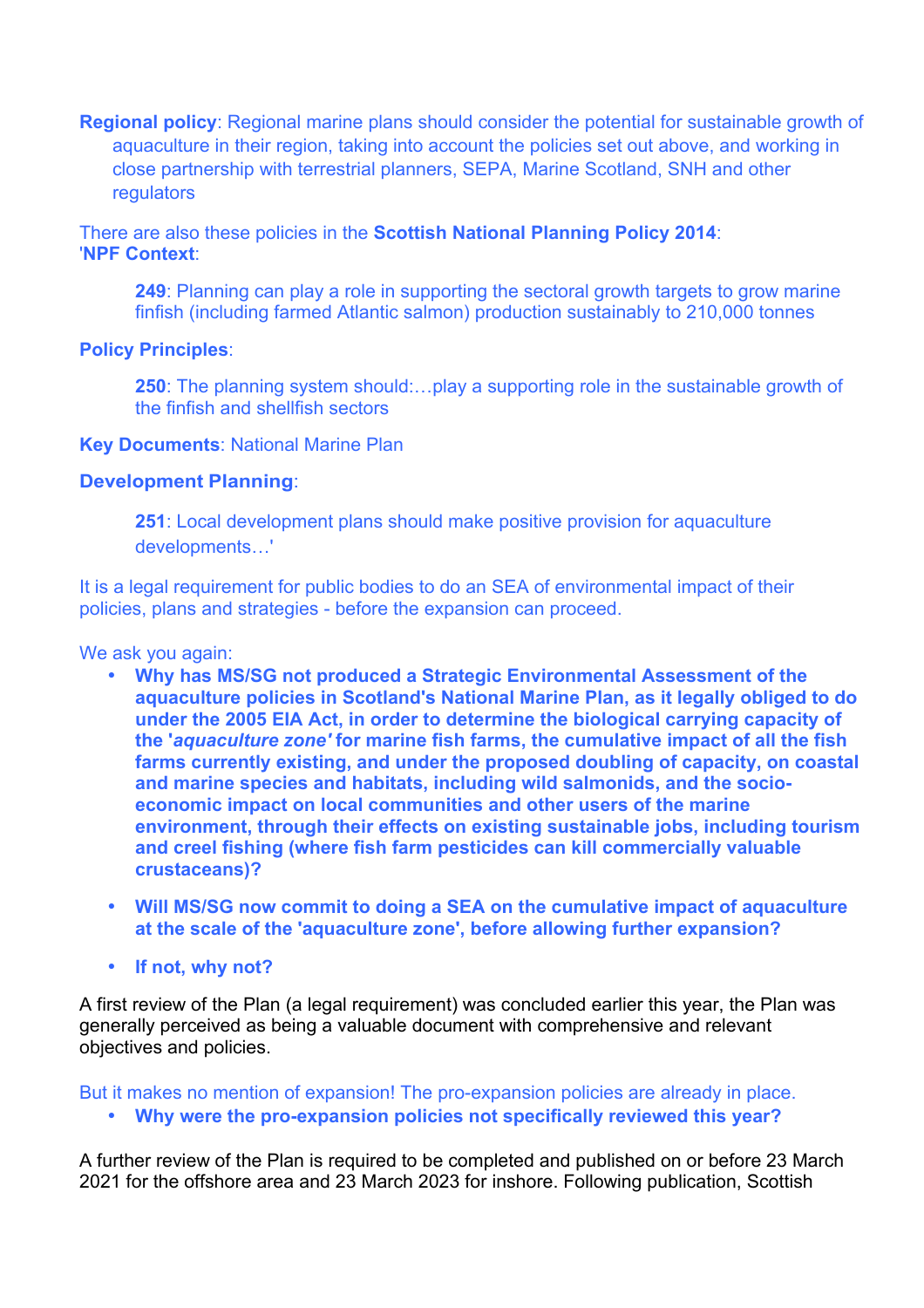Ministers are again required to consider whether replacement or amendment of the Plan is needed. Both scenarios would require prior re-assessment of the information evidence base, by producing a new Scotland's Marine Atlas followed by full public consultation and engagement with the wide range of marine interests.

By 2023 much of the planned expansion of this industry will have taken place, or been consented without a full assessment of its impact on the environment's ability to assimilate its effects.

This lack of knowledge was very clear from the RECC session on the 18<sup>th</sup> April, when the Head of Planning at the Highlands & Islands Council said: *'Industry has set a challenge to double production but no-one knows the capacity of Scottish waters to absorb that much'*

He added: *'it feels that we are 30 years too late. In 2018 we should have the answers. We are nowhere near.'*

When SNH was asked whether anyone knew the Scottish sea's carrying capacity for fish farms, Cathy Tilbrook replied, *'we are quite a long way from that'.*

• **Why is this assessment not being done now, rather than after the expansion has happened?**

Since 1 April 2007, all fish farm development in Scotland has been subject to the town and country planning system and is the responsibility of local authorities. (A fish farm also needs up to 4 further consents to operate, issued by Marine Scotland, SEPA and Crown Estate Scotland.)

Each new fish farm site is dealt with on its merits by Local Authorities through the planning process with consideration advised by statutory consultees (SEPA, MS LOT, MSS SNH) and any representations from other interested parties and the general public. In coming to a decision for a spatial planning consent for a fish farm, Local Authorities will consider a wide range of issues, which would include effects on coastal and marine species (including wild salmonids).

Local Development Plans of all the main aquaculture councils (Highland, Shetland, Orkney, Western Isles and Argyll and Bute) set the context for determining planning applications and should set out the issues that will be considered when assessing specific proposals.

But the LDPs follow Scottish National Planning Policy, set by the Government, which makes a presumption in favour of development, conditional on its being sustainable.

As mentioned earlier, most finfish developments will require to be screened as to whether an Environmental Impact Assessment is necessary.

I note your letter also raised questions regarding Environmental Impact Assessment (EIA), as you know EIA is a systematic means of assessing the likely significant environmental effects arising from a proposed development.

Finfish farms are identified in Schedule 2 to the 2017 EIA Regulations meaning projects involving intensive fish farming will require an EIA if they are determined likely to have a significant effect on the environment.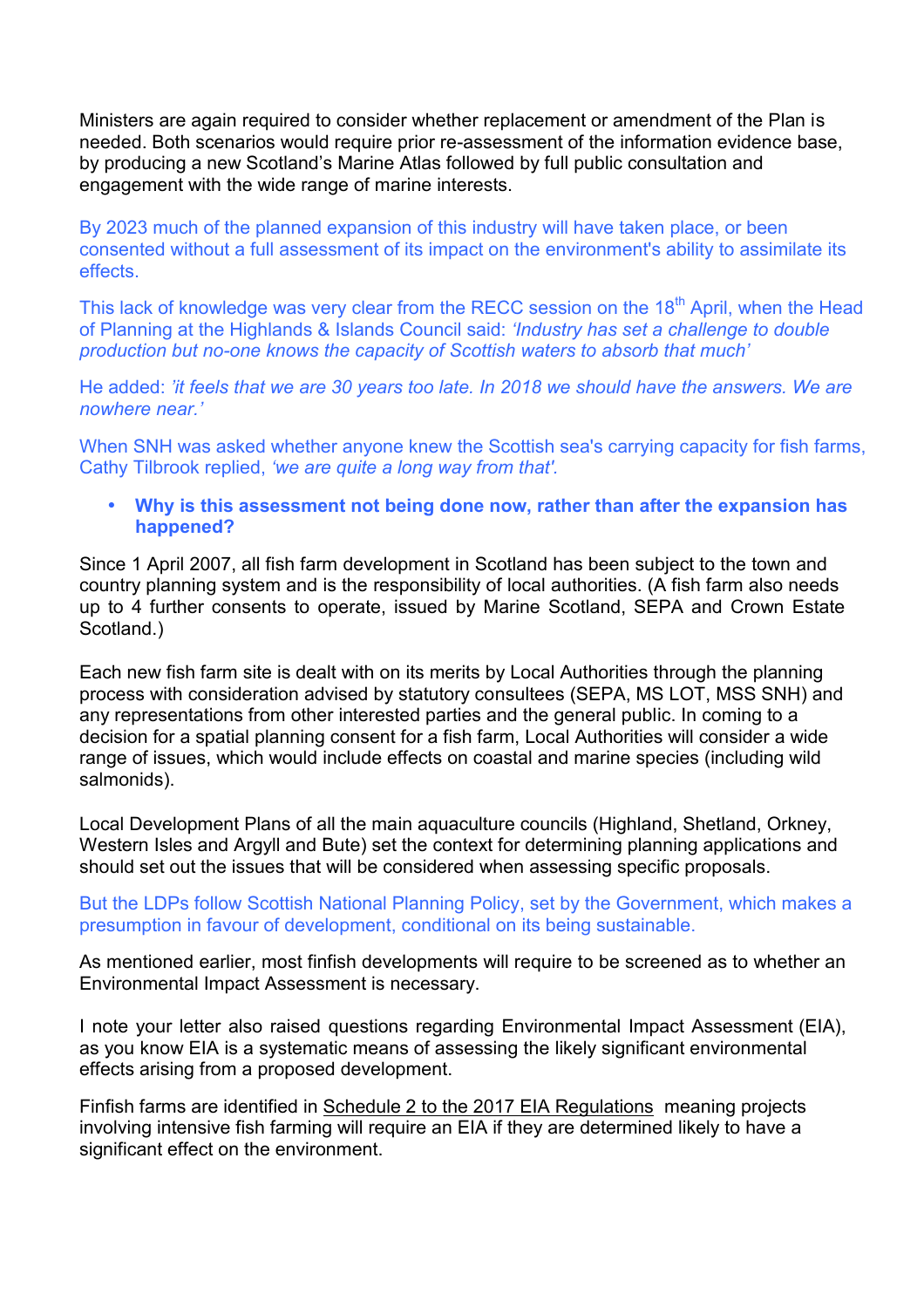Most finfish developments will require to be screened, to establish whether an EIA is necessary and, if the Local Authority determines that one is required, the EIA Report must be submitted alongside the relevant planning application. Although shellfish farms fall out with the scope of the 2017 EIA Regulations, Local Authorities may still consider the potential environmental consequences of the proposal prior to granting planning permission.

We did not ask you about shellfish farms. We asked why so few EIAs are done for finfish farm expansions.

Argyll and Bute Council's supplementary written evidence to the ECCLR Committee shows that *'any applications requiring Environmental Impact Assessment are required by the EIA Regulations to address cumulative impacts in association with other developments, so an applicant would be expected to address wild fish interactions on a cumulative basis.'*  (http://www.parliament.scot/S5\_Environment/Inquiries/003\_Argyll\_and\_Bute\_Supp.pdf)

But this only applies if the Council determines that an EIA is needed. It often does not ask for the increasing cumulative impacts of multiple farms to be assessed and it rarely requests EIAs for the expansion of existing farms, even though these farms often grow to many times their original biomass in stages, unexamined by EIA.

The Argyll & Bute Planning Department told us last year: *'Generally the situation with fish farms is that we normally require EIA for new sites, but are less likely to do so for extensions or alterations to existing sites – unless they are in especially sensitive locations.'* 

In its written submission to the ECCLRC the council added: *'In other cases there is no express requirement for the applicant to provide cumulative information...'*

Under the 2011 Regulations, an EIA must be undertaken where any proposed finfish aquaculture development is to be carried out in a sensitive area, is designed to hold a biomass of ≥100 tonnes, will extend ≥0.1 hectare surface area of marine waters, including any proposed structures or excavations, or when the installation resulting from the development is designed to produce more than 10 tonnes of dead fish weight per year. (*Salmon Farming in Scotland* - SPICe 2018)

Also *'The EIA thresholds apply to a proposed extension to an existing development, taking into account the current scale of the existing development, i.e. the thresholds apply to the entire development, as amended.'*

Please answer these questions, as promised:

- **Why do so many planning permission Screening and Scoping assessments conclude that no EIA is needed, even when successive permissions have been given without EIA for farm enlargement up to 3500t (eg at BDNC Loch Shuna)?**
- **Why do you not advise the LPAs to request an EIA every time these thresholds are exceeded?**

SARF has developed templates and quidance for fish farm EIA.

Where a farm is granted planning permission, the Local Authority may impose relevant conditions on the development to manage its likely impact on the environment. Further information on EIA can be found on the Development Management pages.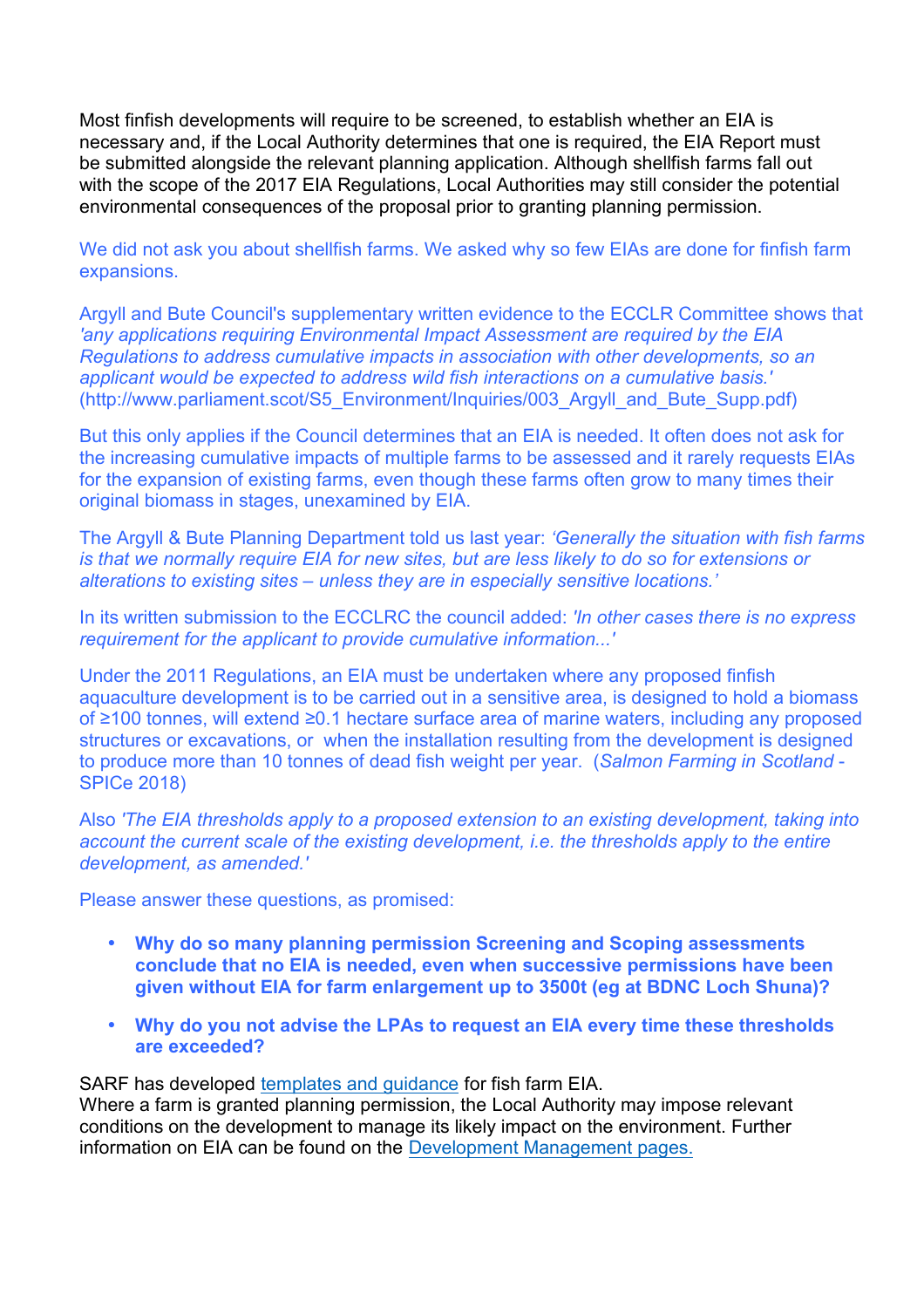We asked you very specific questions about this, which you have not answered. Please answer them now.

• **Under the IRSAC review, Marine Scotland agreed to review the EIA templates in the light of the new EIA Regulations. How will this review change the EIA trigger thresholds and the scale of your assessment of cumulative effect?** 

We also pointed out that in order to complete the EIA process, the Planning Advisory Note PAN58 says: *'the actual impacts of a project and the mitigation measures have to be monitored and compared to those predicted. This is an essential part of the process. It will demonstrate that the time and money invested in the EIA by all the parties is being taken seriously and enable corrective action to be taken if required'.*

- **We asked you whether MS ever performed this essential part of the EIA process in relation to wild salmonids, by comparing the actual outcomes, after mitigation measures, with the predicted outcomes?**
- **When they do not match, has MS taken corrective action?**

# Please answer these questions.

Planning processes are kept under constant review. The aquaculture consenting process has been reviewed on a regular basis. For example, following the Independent Review of Scottish Aquaculture Consenting we have a commitment to look at the potential for an alternative consenting regime. We have commissioned the Scottish Aquaculture Research Forum to look at the feasibility / modeling of single Marine Licence development consent (excluding CAR). That report will help inform our thoughts and approach going forward.

We anticipate concluding the work on the heat maps very soon and then to consider how they might be utilised as part of the wider discussions at the new Interactions Working Group on which HOPs will be represented.

### • **What are HOPs?**

•

Our unanswered question is about how Marine Scotland advises Local Authorities and others on the sensitivity of some areas over others for impacts on wild salmonids. It is impossible to give adequate advice to Local Authorities without this information.

We repeat the question that you have not answered:

- **In the absence of that sensitivity information, how do you know that aquaculture does not risk significantly harming wild salmonid populations?**
- **You agree there is an impact, you do not know its extent or significance. Under these circumstances you are legally obliged to apply the precautionary principle, are you not?**

You promised at the meeting to answer this question - please do so now.

We will be putting it to the Cab Sec for the Environment as well and raising your reluctance to answer it.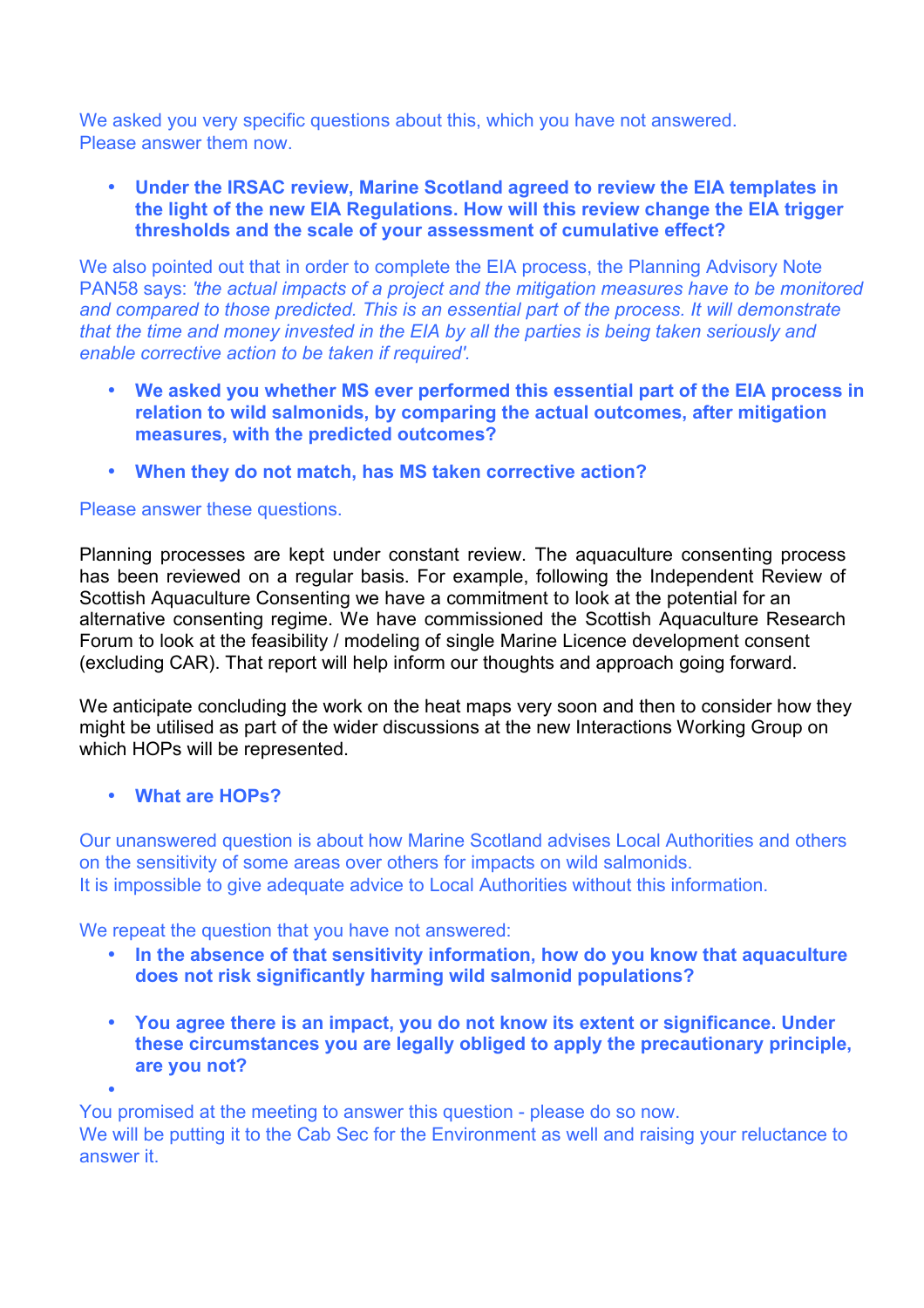Regarding your queries on Strategic Environmental Assessment, as I have already indicated, the Scottish Government supports the sustainable growth of the aquaculture sector but not at the expense of the environment. It is important to recognise the distinction between an industry that aspires to grow and the role of Government and the regulators.

As we said above, SEAs are required for the plans policies and strategies of all public bodies. The National Marine Plan and the Scottish Planning Policy both promote aquaculture expansion. These policies and strategies in favour of expansion have not been subject to any SEA of the environmental or socioeconomic impacts of that expansion.

- **Why not? It is a legal obligation.**
- **Without doing an SEA, how do you know that the 'aquaculture zone' has the carrying capacity for the impacts of twice the current biomass of farmed fish?**

Turning to your questions regarding the precautionary principle, Marine Scotland regularly publishes papers on the relationship between farmed and wild salmon (https://www.gov.scot/Topics/marine/Salmon-Trout-Coarse/Freshwater/Research/Aqint/sealice).

John Armstrong (FFL/MS) agreed at the meeting that this webpage did not include the latest science and that it needs to be updated. This information does not judge the significance of the impact on the national population of wild salmonids.

In addition the Joint Ministerial statement in March 2017 not only reaffirmed the need to protect Scotland's environment on which the sector and many others, such as freshwater fisheries, depend, but set out how the Scottish Government and its agencies will work constructively with the sector and others with a direct interest to operate a policy and regulatory framework that enables sustainable growth while maintaining the right balance across our economic, environmental and social responsibilities.

The 'right balance' to achieve sustainable growth is surely not to compromise the environment at all. We applaud this policy but we are asking you for details about your actions to ensure that it is not being compromised.

That approach would be in the spirit of the precautionary principle and in assessing risk; and in the ability to make decisions when extensive scientific knowledge on the matter is not absolute.

• **We asked you where the precautionary principle is being applied in Scottish Government policy towards wild salmonids and other marine life on the west coast.**

Whether the 'spirit' of the precautionary principle might be served by enabling *'sustainable growth while maintaining the right balance across our economic, environmental and social responsibilities'* is not the point.

The precautionary principle is a clearly defined legal requirement. Regarding the sea, it is laid out in the OSPAR Convention, as you know because we quoted it to you previously:

'*Preventive measures are to be taken when there are reasonable grounds for concern that*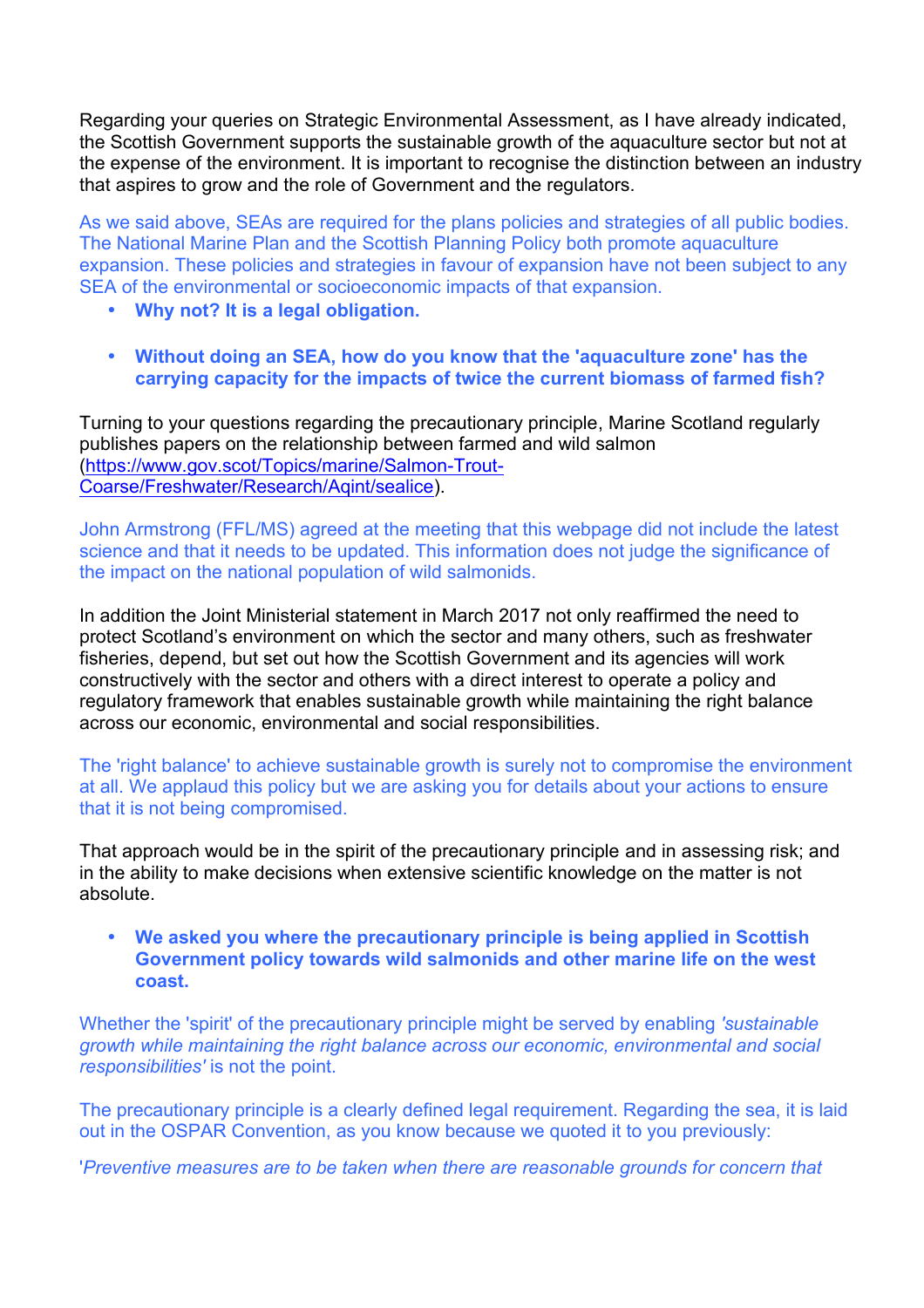*human activities may bring about hazards to human health, harm living resources and marine ecosystems, damage amenities or interfere with other legitimate uses of the sea, even when there is no conclusive evidence of a causal relationship. A lack of full scientific evidence must not postpone action to protect the marine environment.'*

- **Why did you not answer our questions, as follows?**
- **Please confirm that MS/Scottish Government will act in accordance with the OSPAR Convention, so that even when there is no conclusive evidence of a causal relationship: '***A lack of full scientific evidence must not postpone action to protect the marine environment'.*
- **Please define exactly the circumstances under which Marine Scotland would apply the precautionary principle to wild salmonids in the marine environment, consistent with the Nature Conservation (Scotland) Act 2004**

Please answer these questions.

We also asked these very specific questions, which you did not answer:

- **Mitigation cannot reduce the risk to the conservation status of vulnerable wild populations to zero, so why is the precautionary principle not being applied?**
- **Why is the industry's expansion being encouraged and facilitated by Government policy, before new mitigation methods have been shown to reduce the risk posed by sea lice to zero?**

Regarding your queries on the presumption against fish farm development on the north and east coasts, this presumption is long-standing since before 2000, and was 'established' to protect migratory fish. Individual applications will be assessed on a case by case basis and subject to a planning decision by the relevant local authority. This is consistent with the position set in the National Marine Plan and in National Planning Framework 3. There has been no demand for marine finfish farms on the north and east coasts.

That was not our question.

- **We asked you to confirm whether it is correct that aquaculture poses a smaller risk to the wild salmonids populations on the west coast of Scotland than on the east and north coasts.**
- **We asked if it does not, whether MS will undertake to tell the LPAs.**

### Please answer these questions

On the west coast and in the Western Isles, there are 4 Special Areas of Conservation (SAC) where wild salmon are afforded additional protections. Where a development is likely to have a significant effect on a SAC, an Appropriate Assessment is undertaken to address the potential impact on the conservation feature prior to any planning decision being taken by the planning authority.

We note 'additional protection'. They seem to be offered no protection at sea out with these SACs.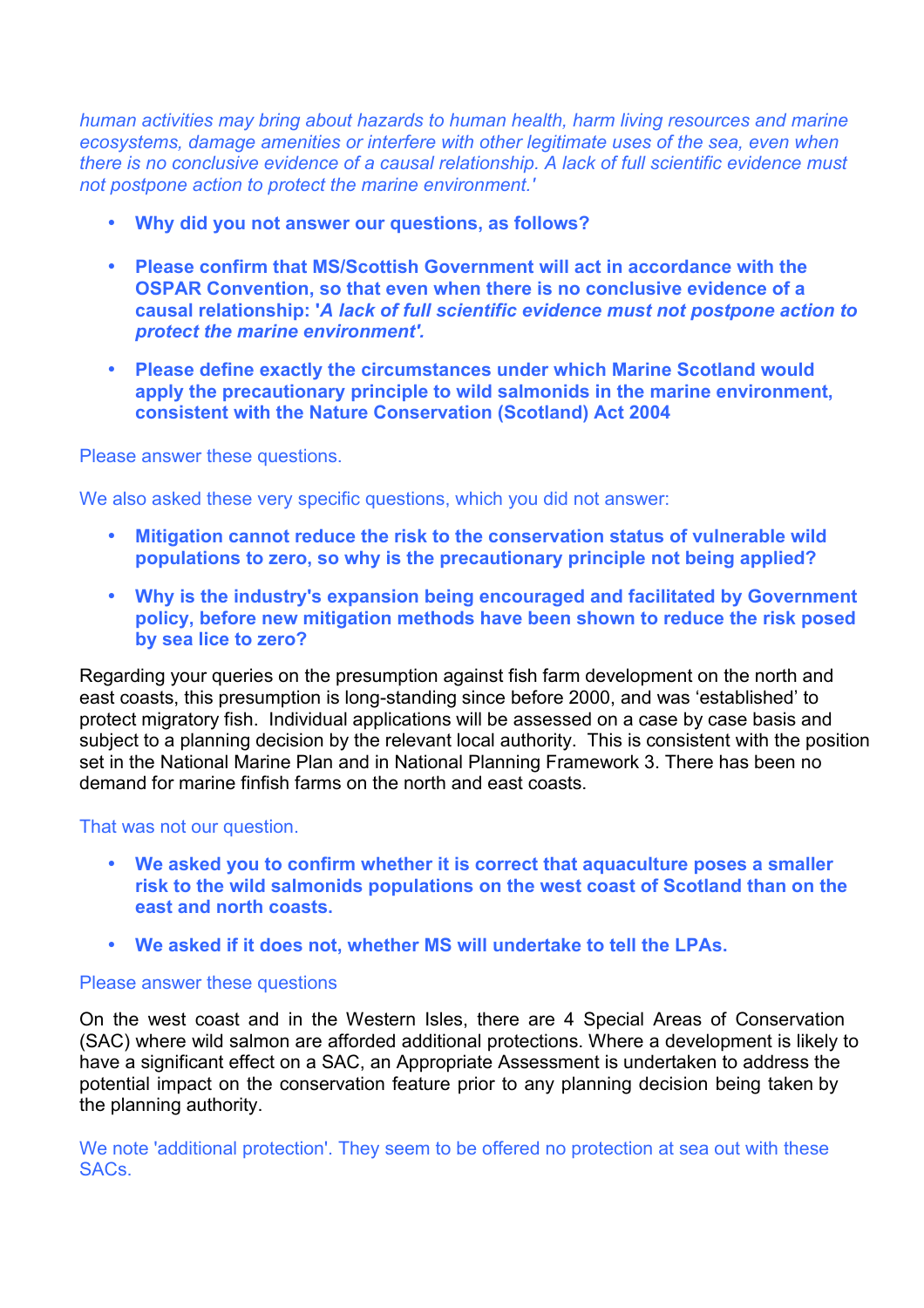It is right that Atlantic salmon and sea trout are protected by SACs: they are Government Priority Marine Features, and protected as such by the NMP objective that no developments will be allowed to compromise their national status.

You have told us that aquaculture has an impact on wild salmon and sea trout, but that you do not know whether it is significant, ie whether it is compromising their national status.

• **Do you agree that in this situation the precautionary principle applies, and until you have evidence that the impact is insignificant, Atlantic salmon and sea trout should be protected wherever they occur, not just inside the 4 SACs,** 

It is worth reminding ourselves that this is in addition to the EIA and the presumption is in part also based on the application of certain farming methods and would need careful consideration if applications were to come forward in different locations and employing different farming methodologies.

This does not make sense. Do you mean the presumption against aquaculture on the east and north coasts?

• **Please clarify.**

Noting your questions on MPAs, public authorities are required to apply general policy 9 of the National Marine Plan to all priority marine features wherever they are found in their decision making. In terms of fisheries management when the first phase of MPA measures were put in place a detail assessment of the extent to which non-designated priority marine features were protected was undertaken and published in the consultation report. An assessment of whether a similar approach is required for other priority marine features will be undertaken once the current work programme is completed.

We agree that a detailed assessment of the extent to which non-designated priority marine features are protected from aquaculture is of vital importance. It is clear from the present review of protection of PMFs from mobile fishing gear that the locations of all the 11 PMFs most at risk are not known. These same 11 species are vulnerable to aquaculture pollution too, as are other sessile PMFS and some mobile species, such as flapper skate. The salmon and sea trout PMFs are at risk from sea lice, and cetaceans from ADDs.

- **If you do not know the locations of these PMFs how can you be sure that their national population status is secure?**
- **If there is a risk of significant harm, but you cannot quantify it, why do you not apply the precautionary principle?**
- **We asked, if MS does not know which areas are most sensitive and which are less so, how can it provide the sound advice needed by the LPAs and SEPA to do their job?**

As we pointed out in July, the EIA screening process is automatically triggered if a project is likely to be located within a 'sensitive area'.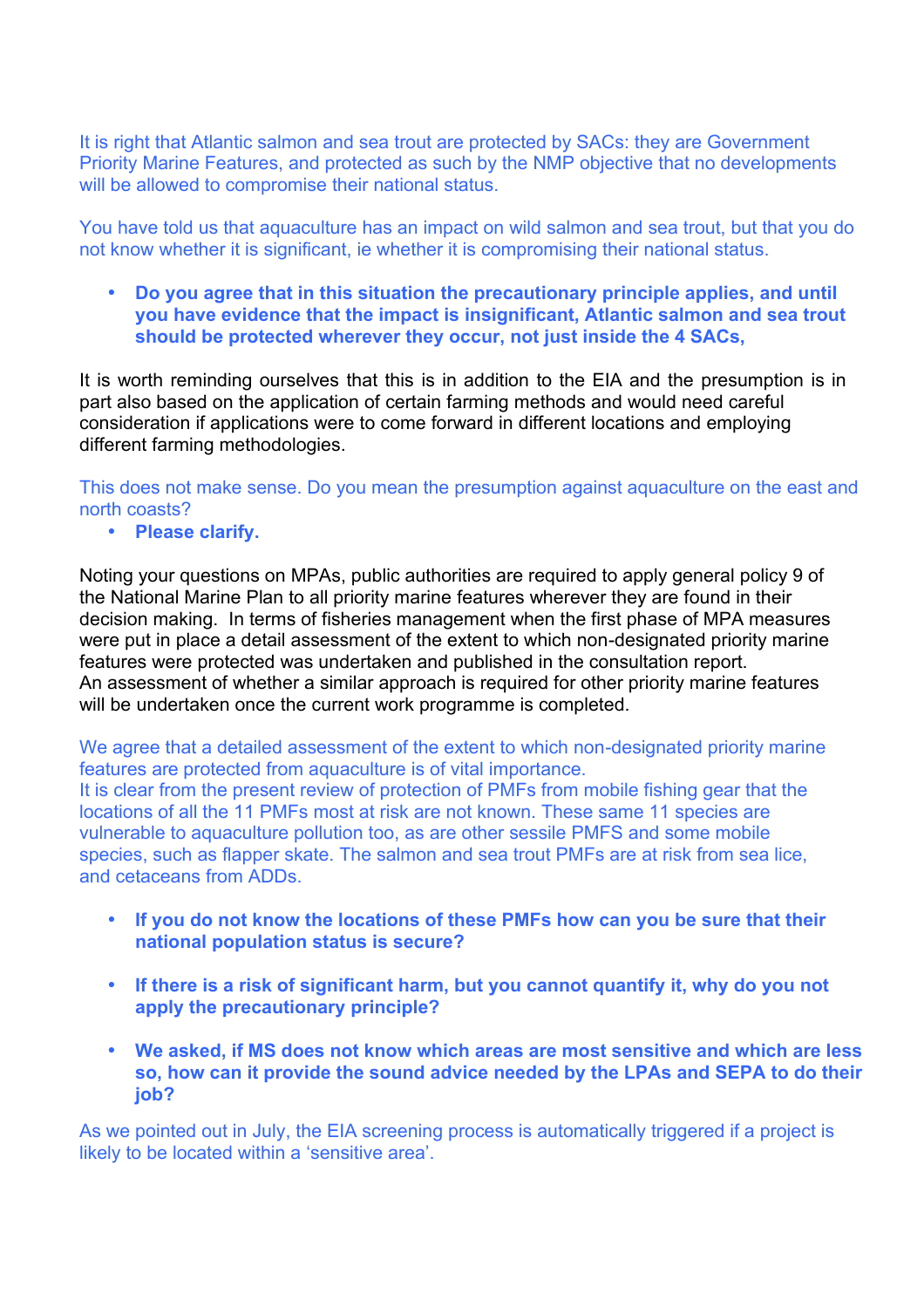Scottish Planning Policy says that Marine Scotland is obliged to explain its, *'locational policies when identifying areas potentially suitable for new development, and sensitive areas which are unlikely to be appropriate for such development'*.

The locational policies and maps included in the National Marine Plan only show MSS predictive modelling *'to estimate nutrient enhancement and benthic impact in sea lochs or similar water bodies supporting aquaculture'*, rather than areas that are sensitive for wild salmonids.

The National Marine Plan was published in 2014. Section 7.17 says:

*'Marine Scotland Science is in the final year of a three-year project to identify areas of opportunity and constraint for both finfish and shellfish sectors. This will consider constraints from competing uses of marine space as well as environmental sensitivities and capacity, and will represent a development of current Locational Guidelines.*'

It follows that the MSS Locational Guidelines are almost four years late.

- **How soon will Marine Scotland's locational policies (hot spot maps etc) be published with regard to impacts on wild salmonids, identifying the areas on the west coast that are suitable for new aquaculture developments, and the sensitive areas defined as unlikely to be appropriate for such developments?**
- **Have the Locational Guidelines been held up because the industry wants to expand before they are published?**
- **Without these maps, why do you not advise the LPAs to apply the precautionary principle, by waiting until this information is available?**

Argyll and Bute have already consented a 3500t farm within a few miles of salmonid breeding river (BDNC Loch Shuna).

• **We asked you to give an example of an offshore site that will have no impact on wild salmonids and other species, given SEPA's intention, under DZR, to license farms larger than 2500 tonnes, sited offshore, where sea lice will not be such a problem (according to Mr A'Hearn's statement to Mr Dey).**

#### Please answer these questions

I note you requested information on Locational Guidelines and so I have included the following references below. Please see the National Marine Plan (page 50) *Aquaculture 3: In relation to nutrient enhancement and benthic impacts, as set out under Locational Guidelines for the Authorisation of Marine Fish Farms in Scottish Waters, fish farm development is likely to be acceptable in Category 3 areas, subject to other criteria being satisfied. A degree of precaution should be applied to consideration of further fish farming development in Category 2 areas and there will be a presumption against further fish farm development in Category 1 areas. https://www.gov.scot/Resource/0047/00475466.pdf*

Link to *Locational Guidelines for the Authorisation of Marine Fish Farms in Scottish Waters* https://www.gov.scot/Resource/0053/00534252.pdf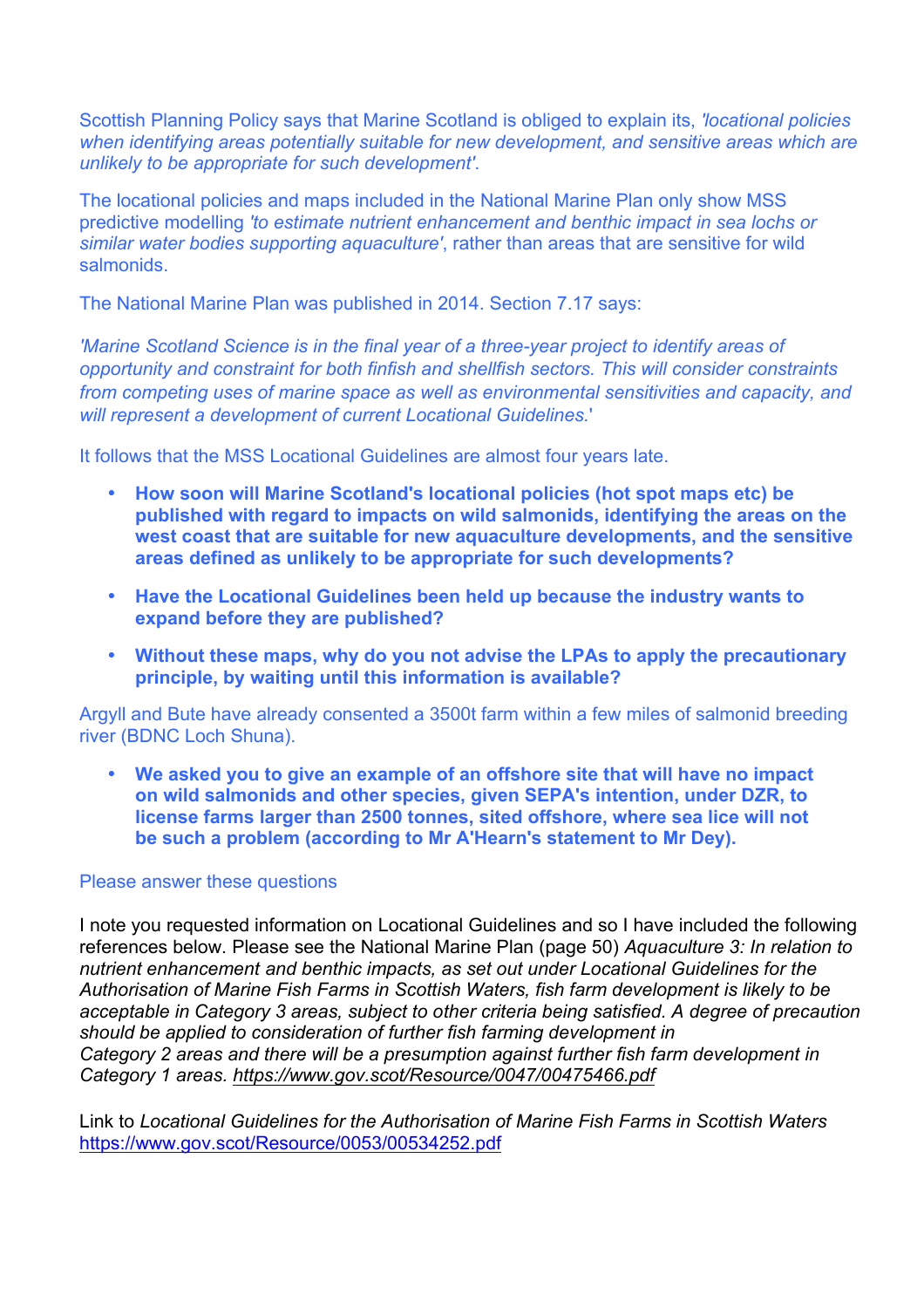Thank you for the link. These guidelines cover the capacity of various sea lochs to assimilate nutrient enhancement and organic deposition, as you know.

On your question on the definition of 'sea lochs and voes' used by Scottish Government agencies, Marine Scotland has information on water quality and turnover for inshore sea lochs and voes, but these sources of information are not material to the consideration of whether inshore areas should be considered as sea lochs and voes. Such areas were described as such and included in the "Locational Guidelines" for finfish aquaculture on the basis of topography. In other words areas of "restricted exchange" where water flow is limited by topography and as such are more likely to be susceptible to developing high concentrations of water soluble pollutants from fish farms.

Our question was specifically about why Loch Melfort/Loch Shuna/Seil is classed as a strait, rather than as a single water body with a limited rate of turnover of water. A strait is not subject to the same presumption against further development of fish farms as a sea loch or voe.

• **We asked Does Marine Scotland agree that water quality and turnover is the main/only issue in designating which areas should benefit from the presumption against further expansion, and should this presumption also apply to areas of 'restricted exchange', whether they are topographically sea lochs and voes or not?** 

With regards to your questions about SNH's role in the Planning process, it would not be correct to state that SNH never comment on threats to wild salmonids at sea. In most cases, SNH responses to aquaculture EIA screening /scoping consultations refer to the PMF status of Atlantic salmon and sea trout and highlight the risk that impacts could occur as a result of sea lice and genetic introgression. However, as SNH has limited access to any detailed data on local wild fish populations or the effectiveness of historic sea lice management they would normally defer to MSS and the DSFB to provide advice on the local significance of wild fish populations and information required in support of the planning application / EIA.

We accept that SNH does sometimes give general advice to Local Authorities if proposed developments present a risk to wild salmonids, for instance:

#### 'Carradale North – May 2018

*There is potential for interactions to occur with wild fish populations. No designated sites with a wild fish related feature are likely to be impacted by this proposal. However, Sea trout and Atlantic salmon are both Priority Marine Features (PMF). This proposal has potential to impact on both these species as a result of the risk posed through the release of sea lice in to the marine environment and as a result of genetic introgression with wild Atlantic salmon populations should farmed stock escape in to the wild. PMFs are considered a sensitive species or habitat as defined in section 4.3 of the template. As such the proposal could result in an impact which may have an effect on the receptors or issues identified in sections 4.1 to 4.4.*

*The final application should contain details of mitigation measures to minimise the risk of any significant impacts occurring upon wild fish species in the vicinity of the site. We note and support MHS commitment to the proposed monitoring strategy as detailed in the Kilbrannan Sound Environmental Management Plan (Annex 1). We have limited access to any detailed data on local wild fish populations or the effectiveness of historic sea lice management in the*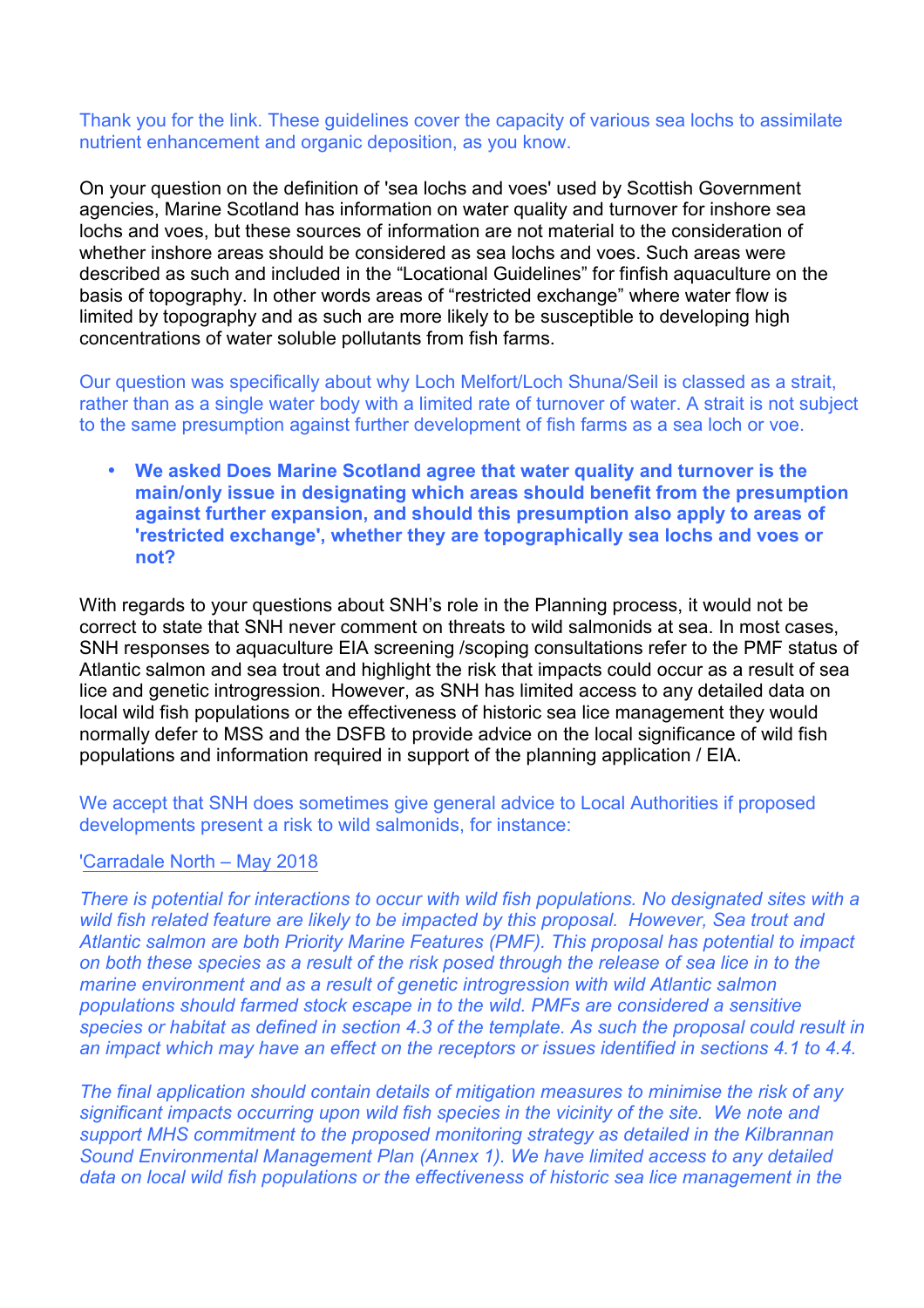*area. On this this basis, we are happy to defer to the District Salmon Fisheries Board and Marine Scotland Science to provide further advice to the Planning Authority on the local significance of the proposal and any further information that is required in support of the final application.'*

SNH acknowledges that sea lice have an impact on wild salmonids but, just like MSS, SNH gives no advice on the impact on the national status of these PMFs, even though its role is to safeguard that national status.

• **As SNH does not know the significance of that impact why does it not apply the precautionary principle, as it is obliged to, until the uncertainty is resolved, in order to protect the national status of wild salmon and sea trout?**

In relation to the second part of this question, it is not yet possible to comment on whether SNH's role may change in relation to the recent REC Inquiry.

Noting your queries about the role of SEPA (many of which you may care to follow up directly with colleagues there), currently, the biomass limit is set by SEPA, based upon the results obtained from running the AUTODEPOMOD system. This sets the maximum biomass permitted on an aquaculture site at any one time, based upon the environmental capacity to assimilate the waste from the farm in question – the 'award' of increased capacity would take the farm out with that permitted maximum allowable biomass..

You have not answered our question. We are also talking to Terry A'Hearn about this. We asked:

- **How can the industry's clear intention to site 3500t fish farms in high current, near-shore locations, be consistent with protecting wild salmonids from the impacts of aquaculture?**
- **Will MS confirm that SEPA's biodiversity duty requires it to protect wild salmonids from the consequences of the farmed fish biomass it consents?**
- **Will MS inform SEPA that siting large farms in high current, near-shore locations is inconsistent with Mr A'Hearn's statement above, and is likely to have significant cumulative, large-scale impacts on wild salmonids?**

#### Please answer these questions - they also bear on MS policy.

The reporting level of three and the action level of eight adult and ovigerous lice are not regarded as trigger levels, indeed, neither Scottish Government, nor the Code of Good Practice for Scottish Finfish Aquaculture now or in the past have referred to trigger levels. The change in sea lice policy was implemented to avoid situations such as you describe at Furnace Quarry – the previous metric of satisfactory measures was such that high lice loads did not necessarily translate into further action – recognition of this point in part led to the change in interpretation of the Aquaculture and Fisheries (Scotland) Act 2007.

We appreciate that this was changed for a good reason, but even when there is (a very high threshold) average of 8 female lice per fish, enforcement action does not necessarily follow (as you point out below) - and then it is often just a letter - and 8 is a much higher figures that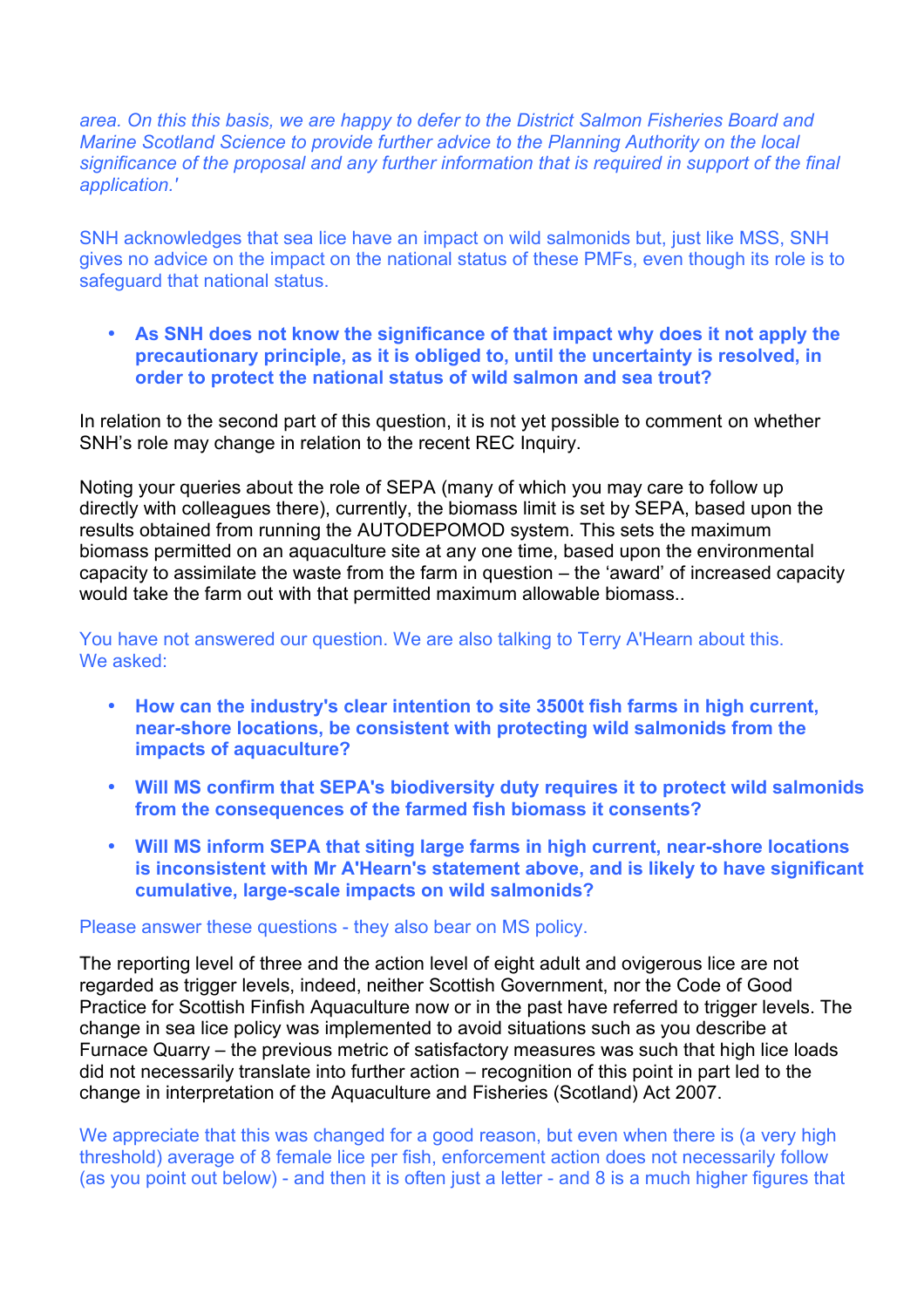the CoGP sea lice targets which, even if met, MS confirms is no guarantee that sea lice larvae will not be released. All these level were set to protect farmed fish health, not wild fish. With a sea lice burden averaging eight per fish, multiplied by 2500 or 3500 tonnes of fish, a farm would be pouring louse larvae into the sea, where wild salmonids live.

With regard to the other sites in Loch Fyne which you note, the operation of the policy is laid out in the flow diagram (further information is available here -

https://www.gov.scot/Resource/0052/00522428.pdf )– please note that a single report of eight adult or ovigerous female sea lice does not necessarily lead immediately to the serving of an enforcement notice. (Please note that the reporting and intervention levels are currently under review as a wider review of the current sea lice policy.) That may explain the circumstance which is described.

It is clearly right that these levels are under review. We could learn from other countries, for instance the Faeroes, which has much tougher rules about breaches of sea lice level.

On your questions about the ability to resist a 1 in 50 year storm assessed for a particular site, in 2015, the Scottish Government published *A Technical Standard for Scottish Finfish Aquaculture* to determine the technical requirements for fish farm equipment in sites around Scotland (https://www.gov.scot/Resource/0047/00479005.pdf ).

The standard says that information to determine site specific appropriateness of equipment should be obtained from a combination of site monitoring and desk based research and, where required, this should be further processed to determine wind, wave, and current conditions with a return period of 50 years that might be expected at the site. Equipment must be manufactured accordingly.

Thank you for this. We note that these standards do not become mandatory until 2020, yet Local Authorities and SEPA are already receiving applications for farms up to 4660t in exposed locations (eg Corpach Bay, Jura)

It is interesting but not reassuring to see that Marine Scotland is happy for estimates of the current speeds during a 1 in 50 year storm to be based on only three months current data. For many of the new 'remote exposed' fish farm locations the wave height and wind forcing on cages and feed barges will be even more significant than the current. The cages are likely to be heavily fouled in kelp areas during storms. The drag on these cages and the strain on their moorings would be phenomenal. The feed barges are often anchored inshore of the cages, making them vulnerable if the cage moorings fail. The statistical approach MS favours makes some allowance for these things but they are estimates. There are limits to what modelling can be trusted to do and the consequences of failure are dire. A precautionary approach is needed.

You may be interested to know that the Scottish Government is currently updating the technical standard to ensure it remains fit for purpose. The *Improved Containment Working Group* will meet again in November 2018 and we will ensure that climate change is taken into consideration.

We are pleased that these standards are being updated. Corpach Bay MFF proposal is currently in scoping with Argyll and Bute Council, with a maximum biomass 4660t rainbow trout. No one who knows the west coast of Jura would anchor anything only 100m from its west coast in any winter storm and expect it to remain undamaged, or expect that the fish inside its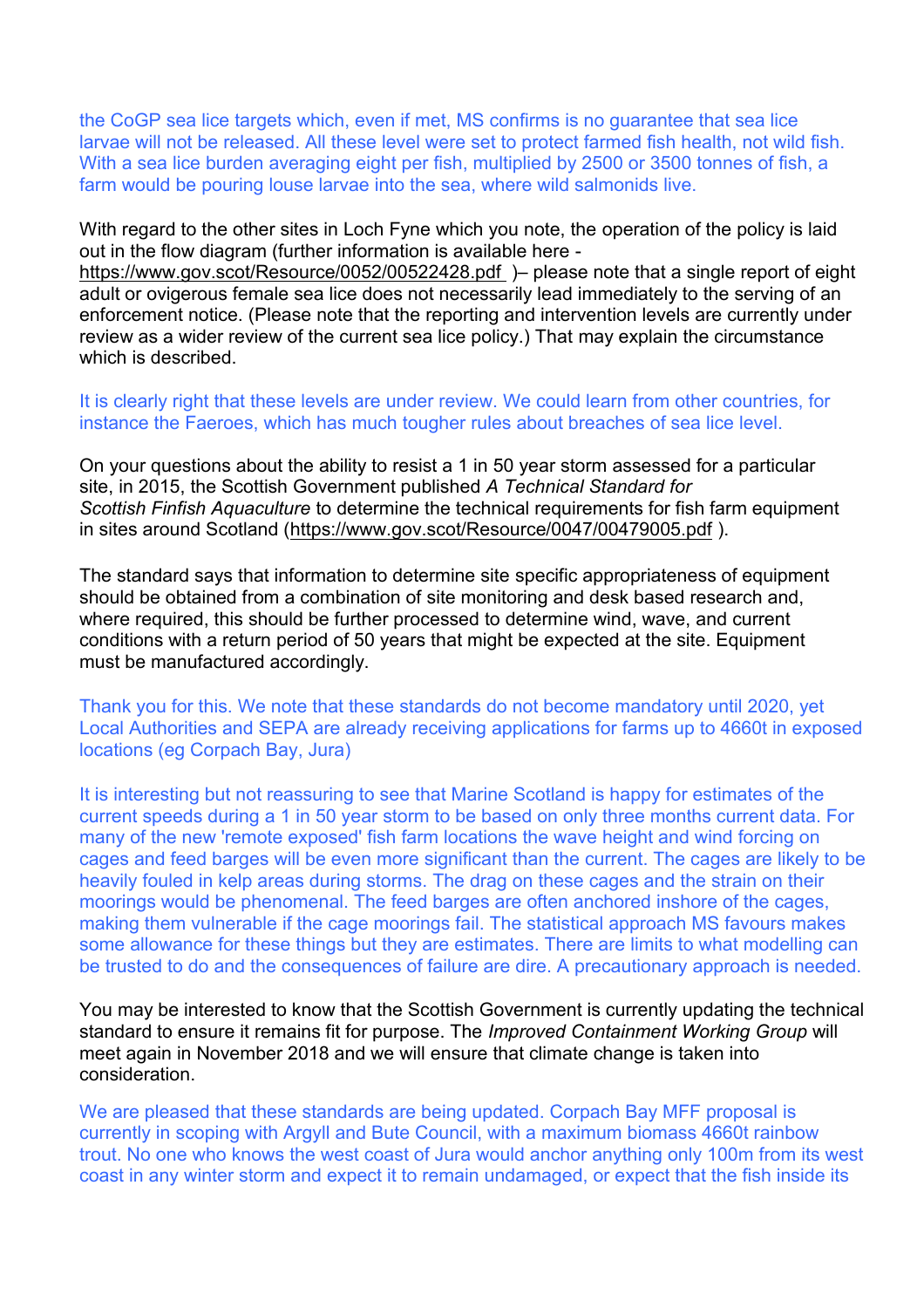14 huge cages would be unharmed. People who have lived on Jura all their lives say a fish farm at Corpach Bay would not have a chance of surviving a 1 in 50 year storm, yet the applicants say that all would be fine.

The precautionary principle needs to be applied to the likelihood of up to 4660 tonnes of fish escaping from farms in these exposed locations, given the uncertainties of predicting extreme conditions and equipment failures.

I note your letter raised questions on the 'polluter pays' principle, the aquaculture industry recognises that marine conditions are changing and bringing new challenges to fish health and environmental management.

The sector spends around £10M per year on research and over £50M on new equipment and techniques to understand and manage health and environmental problems.

Anne Anderson, Head of Compliance and Beyond at SEPA, told us (02/08/2018): *'There is no other single sector making discharges to the water environment which have the same total cumulative extent of impacts as fish farms…*'

• **Please can you direct us to any of this research that has reduced the organic pollution being dumped into the sea through open nets, or that has much reduced the dumping of pesticides?**

'Polluter pays' is intended to ensure that the polluter cleans up their pollution at source. This is not possible for organic waste from fish farms using open nets. At present all its chemical pollution is also dumped untreated into the sea.

The sector match-funds the Scottish Government's £11 million investment to establish the Scottish Aquaculture Innovation Centre at University of Stirling (which is match funded with the aquaculture industry), to help the sector enhance its environmental performance and growth potential through the application of high quality research, with sea lice a priority, with projects on cultivation and use of cleaner fish as a biological solution to sea lice management.

We asked about polluter pays'. We are glad that the Government and industry are taking sea lice seriously, after all they cost the industry many millions each year. We understood however, that the Government (SEPA) does not regard sea lice as pollution.

The Scottish Government recently ran a consultation, which may be of interest to you, to inform the development of an Environment Strategy for Scotland. https://consult.gov.scot/environment-forestry/environment-strategy/ (consultation closed 24 August 2018. Updates will be posted on the consultation hub webpage). This takes forward the commitment in the 2017/18 Programme for Government to develop a strategic approach on environmental policy to protect and enhance our environment, safeguard natural capital and continue Scotland's leading role in addressing environmental challenges.

We are glad to see the Discussion Paper *'Developing an Environment Strategy for Scotland'*. Thank you. It is interesting that it does not mention aquaculture. If we had known about the consultation we would certainly have responded.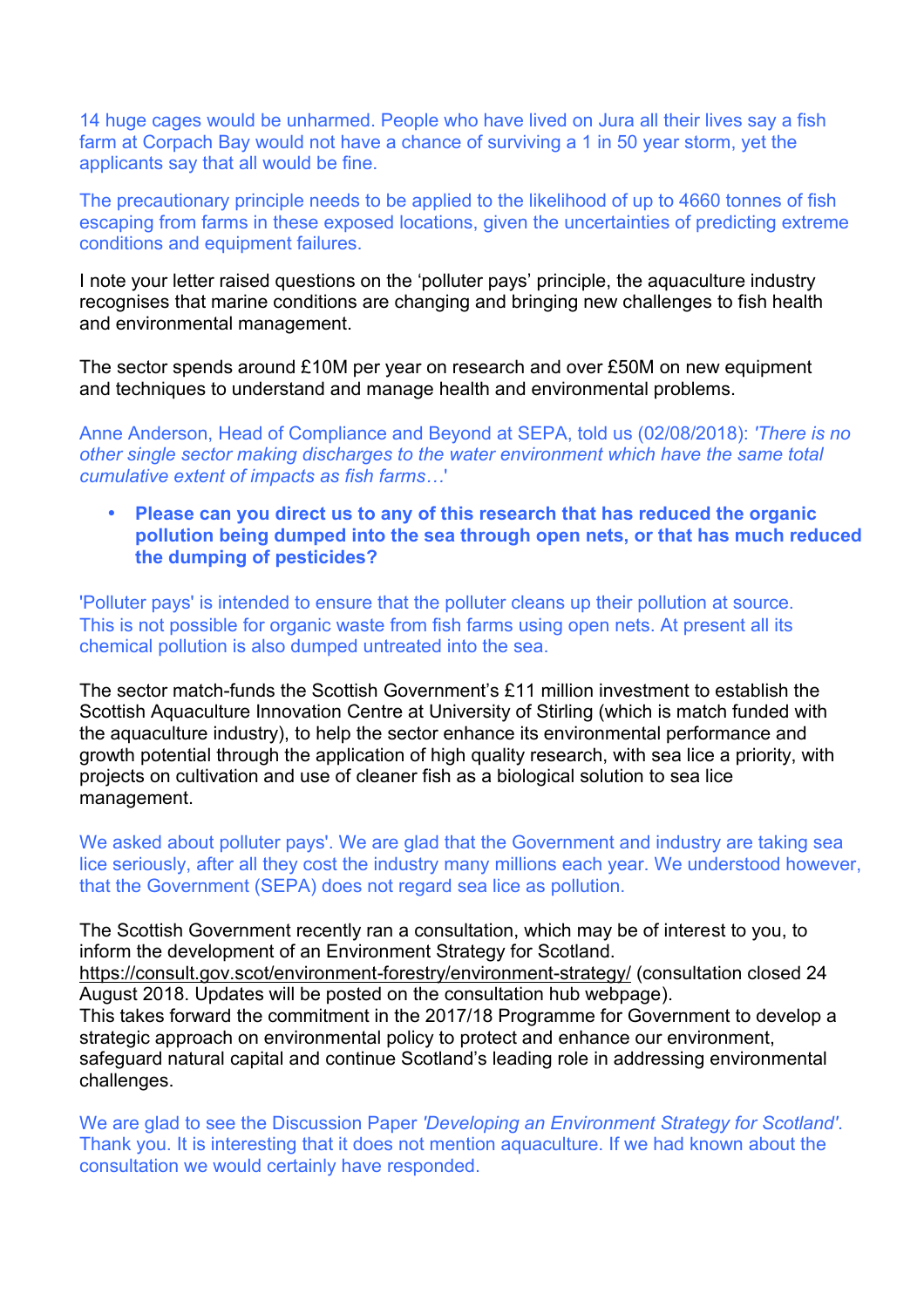We are also glad to note the Government's commitment in the document that *'The Strategy will remain guided by the four EU principles:* 

- *Polluter pays*
- *Preventative action*
- *Tackling pollution at source*
- *Precautionary principle.'*

The Environment Strategy will help to coordinate action and guide future prioritisation across Scotland's existing environment policies, addressing biodiversity, land use, water, air, seas, climate change, the circular economy and people's connection with nature.

With regards to your queries around Biodiversity, Marine Scotland is a directorate of the Scottish Government. We have made a significant contribution to the 2015-2017 Scottish Government Biodiversity Duty report which will be published in due course. Scottish Natural Heritage has a biodiversity delivery agreement with the Scottish Government.

I note your letter raises concerns about the risks of unchecked expansion and would like to reassure you that the structure of our planning regime, as outlined previously, is such that the risk of unchecked expansion is appropriately managed.

We see no signs of this and you cannot know the risks of doubling capacity without doing a comprehensive EIA of the whole sector.

The BDNC Loch Shuna farm expansion to 3500 tonnes was granted by Argyll and Bute Council last month, against the advice of the Local Salmon Fishery Board that it would impact wild salmonids, and with 'Borderline' seabed monitoring results in its latest (2018) survey, at its present biomass.

A number of other farms have recently applied to the LPAs and SEPA to expand to 3500 tonnes. Kames Fish Farming's Corpach Bay, Jura, proposal in scoping with A&BC is for 4660 tonnes of rainbow trout at maximum production. Four farms in Loch Fyne have applied to *'delete their biomass limits'.* A proposed new farm at Kilbrannan Sound, if granted along with expansions to 3500t at both Caradale N and S (which are effectively one farm) will double biomass in this small area to around 10,000 tonnes.

It is already apparent that there are a number of challenges for the sector as it looks to grow sustainably towards 2030 and beyond. Those challenges have driven the development of Scotland's 10 year Farmed Fish Health Framework and the establishment of the Interactions Workstream, with an initial focus on the relationship between farmed and wild salmon. That latter process will bring together key stakeholders to:

• Look at the conclusions and any emerging recommendations from the Parliamentary Inquiries into farmed salmon in Scotland

• Evaluate current Scottish Government policy and advice governing wild/farmed salmon sea lice interactions, and

review the existing and planned projects around the interactions

Make recommendations, including a delivery plan of agreed actions and timescales, for a future interactions approach.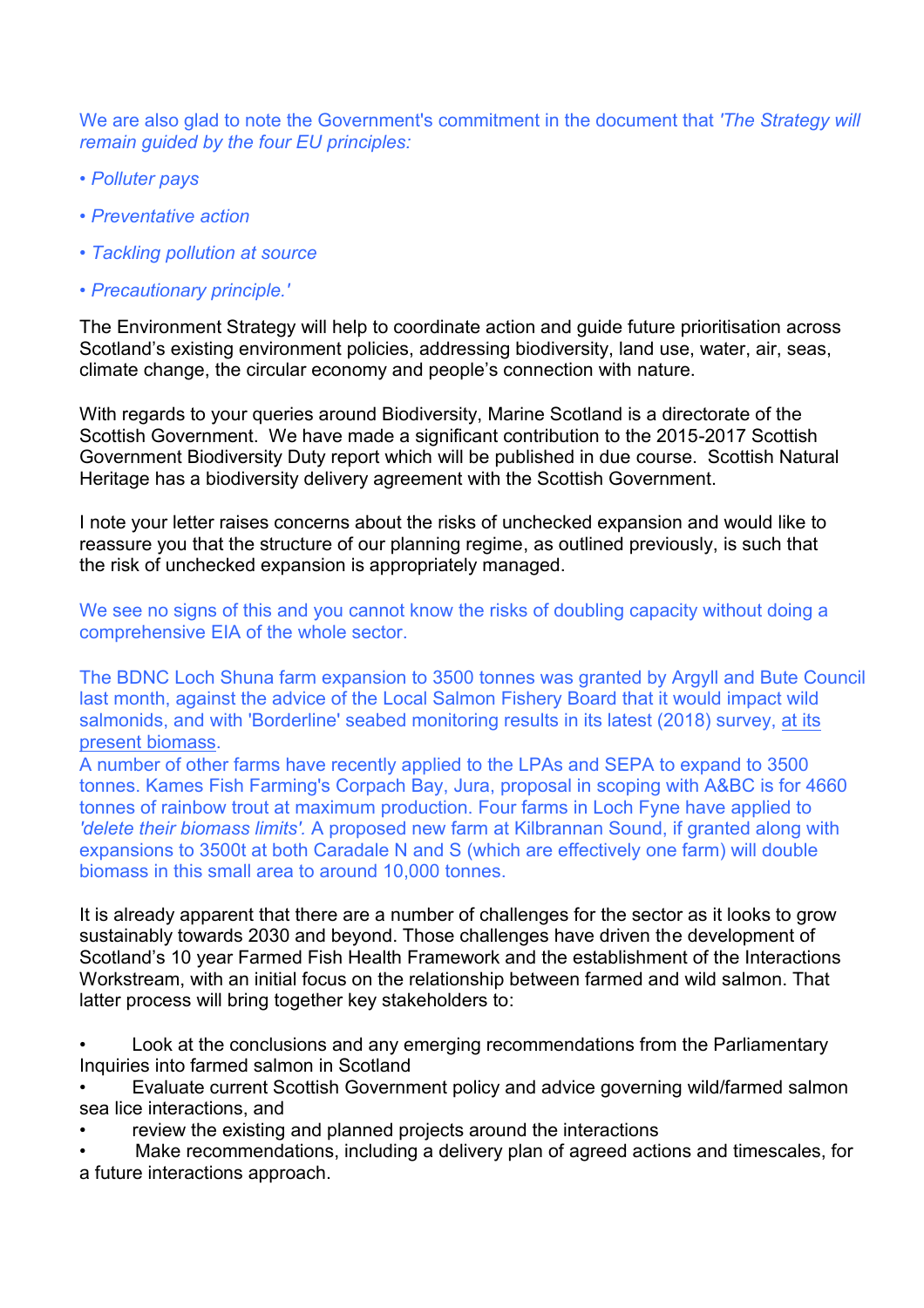#### We welcome this initiative.

### • **Which stakeholders are invited to take part?**

I recall when we met you indicated that you didn't meet regularly with either of the two key representative bodies, the Scottish Salmon Producers Organisation and Fisheries Management Scotland, and I would continue to encourage engagement with them to more fully understand the work they are progressing, much of which will be pertinent to your concerns and to the questions you have raised.

We are in regular touch with the Argyll District Salmon Fisheries Board and Trust, which are part of Fisheries Management Scotland.

We would welcome contact with the SSPO and Fisheries Management Scotland.

There has been no public discussion of whether Scotland's communities want aquaculture to expand. Parliament would be one forum for this debate to happen.

We proposed to Argyll and Bute Council that they and we jointly organise a workshop for councilors on the Planning Committee and members of the public, including fish farmers, on the significance of the threat of aquaculture to wild salmonids, to be chaired by someone neutral who has a science background, and inviting Fisheries Management Scotland and Marine Scotland Science to answer our questions.

The Head of Planning at A&BC turned us down.

Noting your queries about the *Aquaculture Growth to 2030, A Strategic Plan for Farming Scotland's Seas (2016*), The Cabinet Secretary for the Environment was not consulted. This is an industry owned document. It should be noted that the Environment Assessment (Scotland) Act 2005 does not apply to private industry proposals; therefore the sector's vision for the aquaculture zone falls out with the scope of this legislation.

It is simply not true that aquaculture growth is not within the scope of the EIA Act. The National Marine Plan and Scottish Planning Policies both explicitly support aquaculture expansion, so an SEA should be preformed to assess the environmental and socio-economic impact of these policies.

We asked you specifically 'Has Marine Scotland conducted a Strategic Environmental Assessment of the cumulative impacts of salmon farming on wild salmonids on the west coast, and on other marine organisms and habitats, as required under the Environmental Assessment (Scotland) Act 2005? This SEA should of course include the impact of industry's plans to double its capacity by 2030.'

You said above that the '*spatial framework for the future development consent of individual projects was out with the scope of the National Marine Plan and subsequently, the accompanying SEA'.* 

In other words there has been no SEA of the environmental impacts of the Government's plans, policies and strategies in support of the expansion of the industry, (not just of its individual projects).

### • **Why is a SEA not required of the impacts of this expansion?**

If an equivalent assessment has been done we asked you to: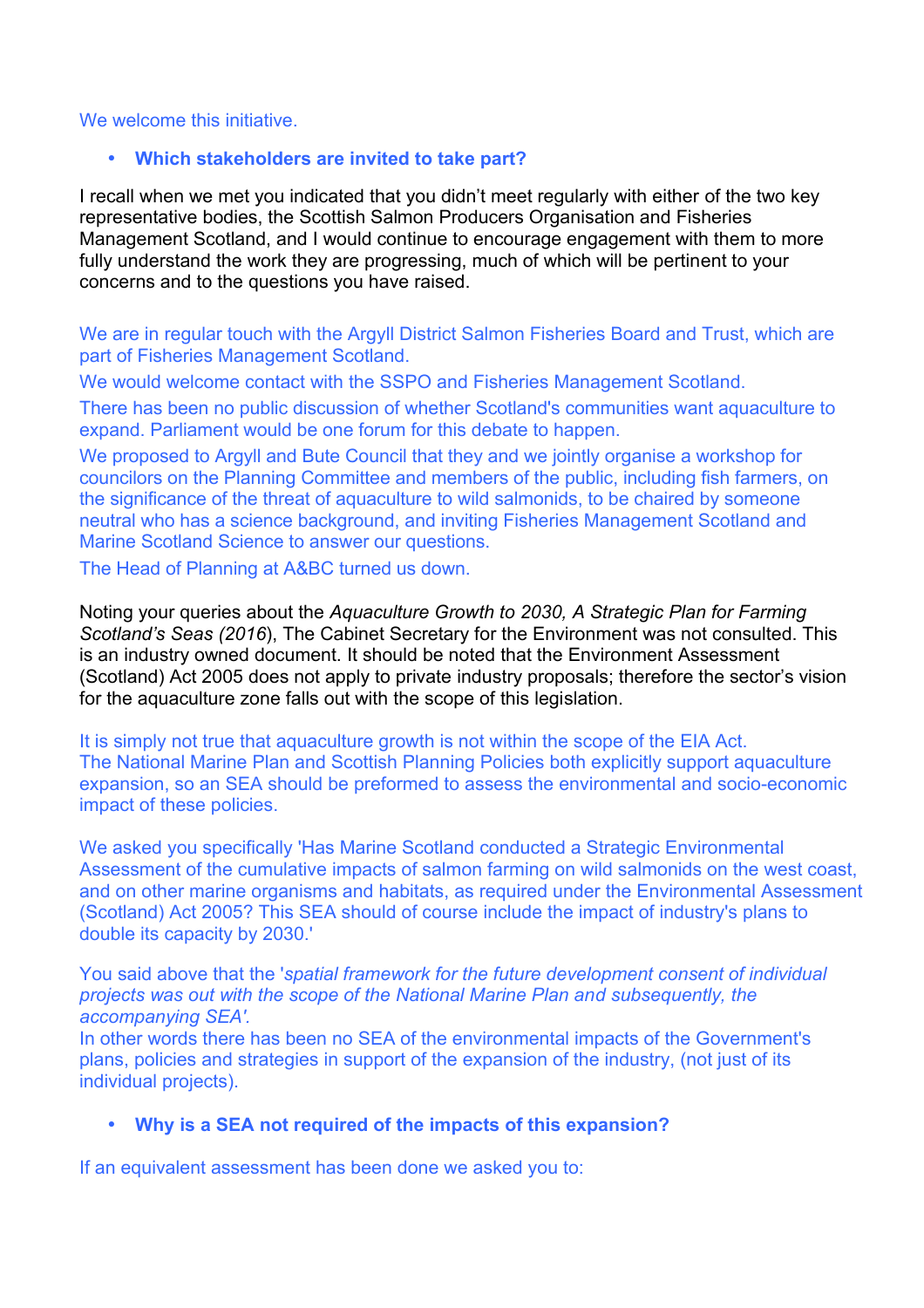- **Please provide details of the consultations that you are obliged to have undertaken with public bodies, the private owners of salmonid fisheries, recreational anglers and those likely to be affected by aquaculture, to determine this cumulative impact across the whole area.**
- **And to please provide the Environmental Report on all these impacts and plans for monitoring changes in the impacts over time, to ensure that the biological carrying capacity of the west coast is not compromised.**

The Scottish Government supports the sustainable growth of Aquaculture, we also recognise the need to protect Scotland's environment, on which the sector and many others depend.

In May 2018 we delivered a Programme for Government Commitment for 2017-2018, to deliver a strategic fish health framework https://www.gov.scot/Publications/2018/05/8141) to tackle emerging disease and biological challenges and to support the sustainability of the Aquaculture sector's 2030 growth targets.

Regarding the questions your letter raises on sea lice, the SSPO are publishing weekly sea lice counts by month and at the individual fish farm level on their website. Sea lice information is published three months in arrears and can be viewed here; http://scottishsalmon.co.uk/farming/ [Search for "Lice"]

We asked you about this in July. At the ECCLRC session in March the SSPO promised to publish near real-time, farm specific sea lice data. The ECCLRC reported:

*'For that data to be most useful the Committee considers there should be no unreasonable delay in its publication. The industry should be required to publish it in real time. … The industry should also be required to publish consistent and comparable weekly historic data sets on salmon mortality on a farm by farm basis from the time records are available … There should be no delay in the industry publishing this information so this should initially be published on a voluntary basis by the end of April 2018.'*

• **As this has not happened, how is MS holding the SSPO to its promise?** 

Why does the SSPO publish these figures three months in arrears? It does not take three months to check the figures. This makes us suspect that, despite the new louse control techniques, the sea lice problem is so bad that the industry wants to avoid drawing attention to it. Loch Roag would seem to confirm that.

# • **When will SSPO start to honour this promise, in order to build trust?**

Sea lice are regulated by three key pieces of legislation in Scotland. It is currently not a legal requirement to publish sea lice information. You will be aware that the work of the REC Committee was informed by the conclusions of the ECCLR. We look forward to receiving the final conclusions of the REC inquiry and responding in due course.

The legal requirement is immaterial if the industry has promised timely reporting at a farm level, but not delivered that.

I note the question on a temporary moratorium, as I outlined at the beginning of this response, we are currently awaiting the REC report and will give careful consideration to its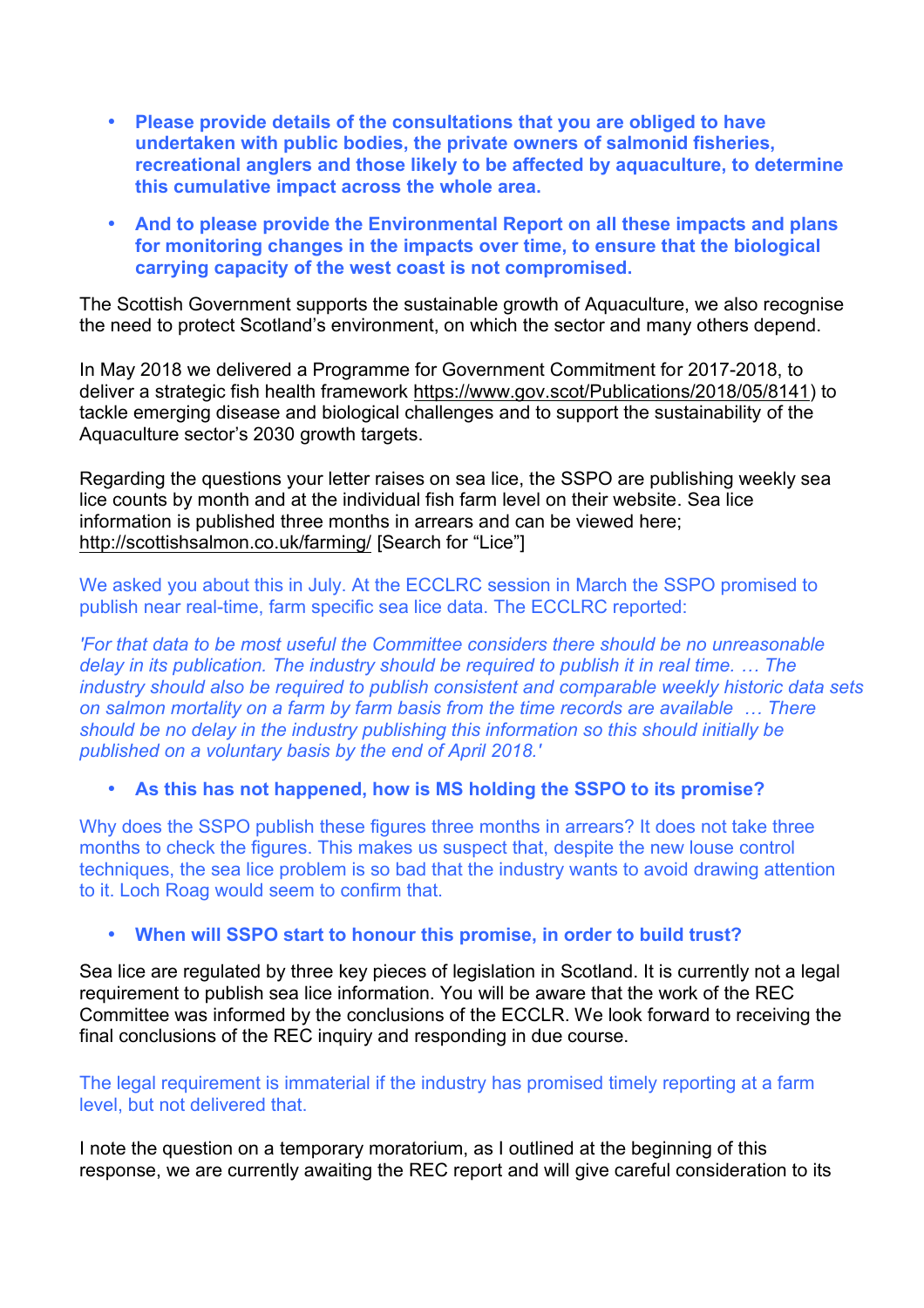recommendations. We are not persuaded that a moratorium is necessary at this juncture.

• **If SG/MS will not support a temporary moratorium on the expansion of aquaculture using open nets, in inshore areas, until the risks above can be shown to be insignificant, we asked you please explain why not.** 

Please do so now.

Events such as this summer's sea lice infestation in Loch Roag make it clear that the industry cannot control sea lice numbers.

Many farms are breaching their CAR licence terms (Anne Anderson tells us that of 337 benthic surveys in the last three years, 97 were unsatisfactory. SEPA's 2015 figures show 21% of farms not-complying in some way (*Salmon Farming in Scotland* SPICe 2018 report quoting from: https://www.sepaview.com/2017/06/a-framework-for-a-sustainable-future-for-finfishaquaculture-in-scotland/).

These standards are already set very low, allowing areas around each of the largest farms the size of 70 football pitches to be heavily compromised, with most seabed life killed.

The risk of fish farm waste/nutrients triggering Harmful Algal Blooms rises with rising sea temperature and the doubling of farm capacity.

There is uncertainty about the impacts of fish farm pesticides on PMFs and commercially important crustceans.

A moratorium on expansion is necessary until these issues have been researched and addressed.

On your query regarding the US Marine Mammal Protection Act (MMPA), we have been very clear in a number of previous enquiries, including Parliamentary Questions, that Marine Scotland remains in regular dialogue with Defra, the EU, NOAA and the SSPO about the order and remain committed to ensure that we can continue to export product to the US.

We are not persuaded that you can continue to export seafood to the US unless you stop issuing licences for shooting seals. You should refuse to issue any seal shooting licenses after January 2020, unless a farm has double-skinned anti-predator nets, which is the best available practice for avoiding predation.

Farms not using best practice are not complying with their license condition to only shoot seals as a last resort.

The Scottish Government ensures high standards of protection for seals and cetaceans in Scotland through existing legislation. The seal numbers granted under licence by Scottish Ministers equate to less than one per cent of Scotland's seal population and represents a significant decline in the number of seals shot at fish farms since the introduction of the new licensing system in 2011.

Noting the queries your letter raises about ADDs, following the submission of the SNH advice in July 2017, Marine Scotland has been in discussions with SNH about the potential impact of ADDs on the environment and cetaceans, and will continue to do so in moving forward.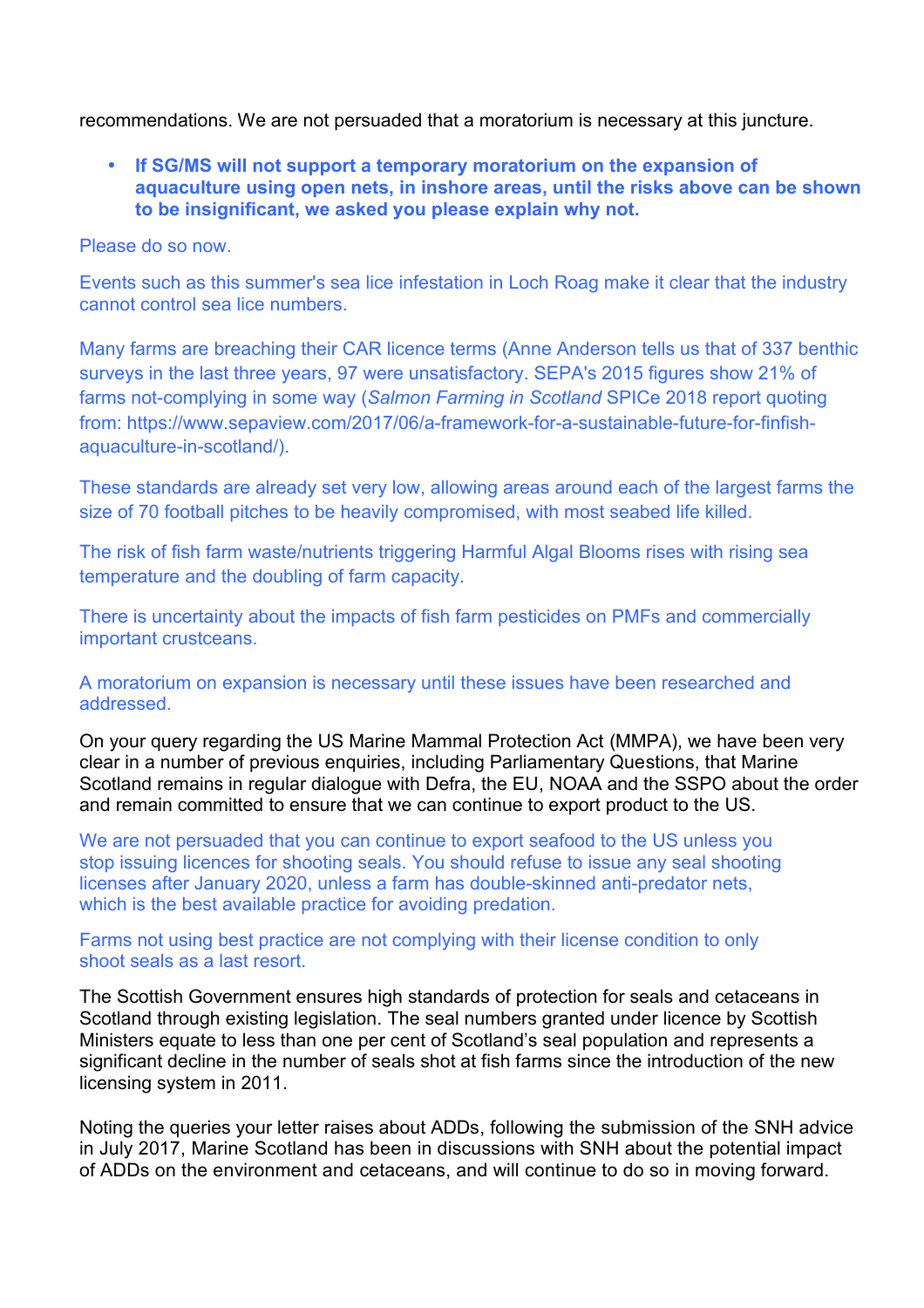We take our duty to protect Scotland's iconic marine species extremely seriously, and are carefully considering all the available evidence.

We understand that you are discussing this with SNH but you have been doing that for years.

- **We asked you specifically to recognise that the scientific evidence we provided shows that ADDs disturb cetaceans.**
- **We asked you at the meeting and in writing on 27th July to confirm that MS understands that the disturbance of any cetacean by ADDs is illegal and that MS will now enforce this law wherever ADDs are used in the presence of cetaceans.**

### Could you please answer this now?

This is independent of any discussions you are having with SNH on exactly which cetaceans are being disturbed or whether the area is important or not. All individual cetaceans are protected from disturbance by Scottish law.

### These inadequate answers comes on top of MS's failure to answer all but two of the questions on ADDs posed by D and J Ainsley under FOI in January 2018.

Fish farms use ADDs as part of their anti-predator measures, which may in some cases, have the potential to disturb cetaceans. However, the evidence of impacts on cetaceans from ADDs is dependent on many variables including characteristics and operation of the device, site topography, animal behaviour and the importance of the area where the device is being used.

Furthermore, the recent ECCLR report stated that "better reporting of ADD usage, and improved understanding of ADD function, impact and efficacy, could help to assess and manage the trade-off between seal deterrence and acoustic pollution with its potential effects on cetaceans. That is why Marine Scotland is still working closely with SNH to carefully consider all the available evidence in relation to the potential impact of ADDs on cetaceans in order to deliver a framework which balances growing aquaculture sustainably

It is disingenuous to quote from 'the recent ECCLR report' as if the quote is from the ECCLR committee, whereas the quote is actually from the SRSL's (one of the consultees) report to the committee.

You do not quote the view of the ECCLR committee itself, which said (248); '*The committee has significant concern about the use and operation of ADDs and their cumulative impact and considers all fish farms in Scotland should be required via legislative or any other appropriate means, to follow the position of the Aquaculture Stewardship Council in relation to ADDs. This ensures fish farms cannot use ADDs*' & (249) '*The committee considers the industry should manage the risk of predation through extension of the use of double skinned predator nets'.*

The necessary powers to investigate any offences fall to the Police. It would therefore be for the Police to report the matter to the Procurator Fiscal. Neither the Police nor Marine Scotland can prosecute, such a decision is a matter for the Fiscal.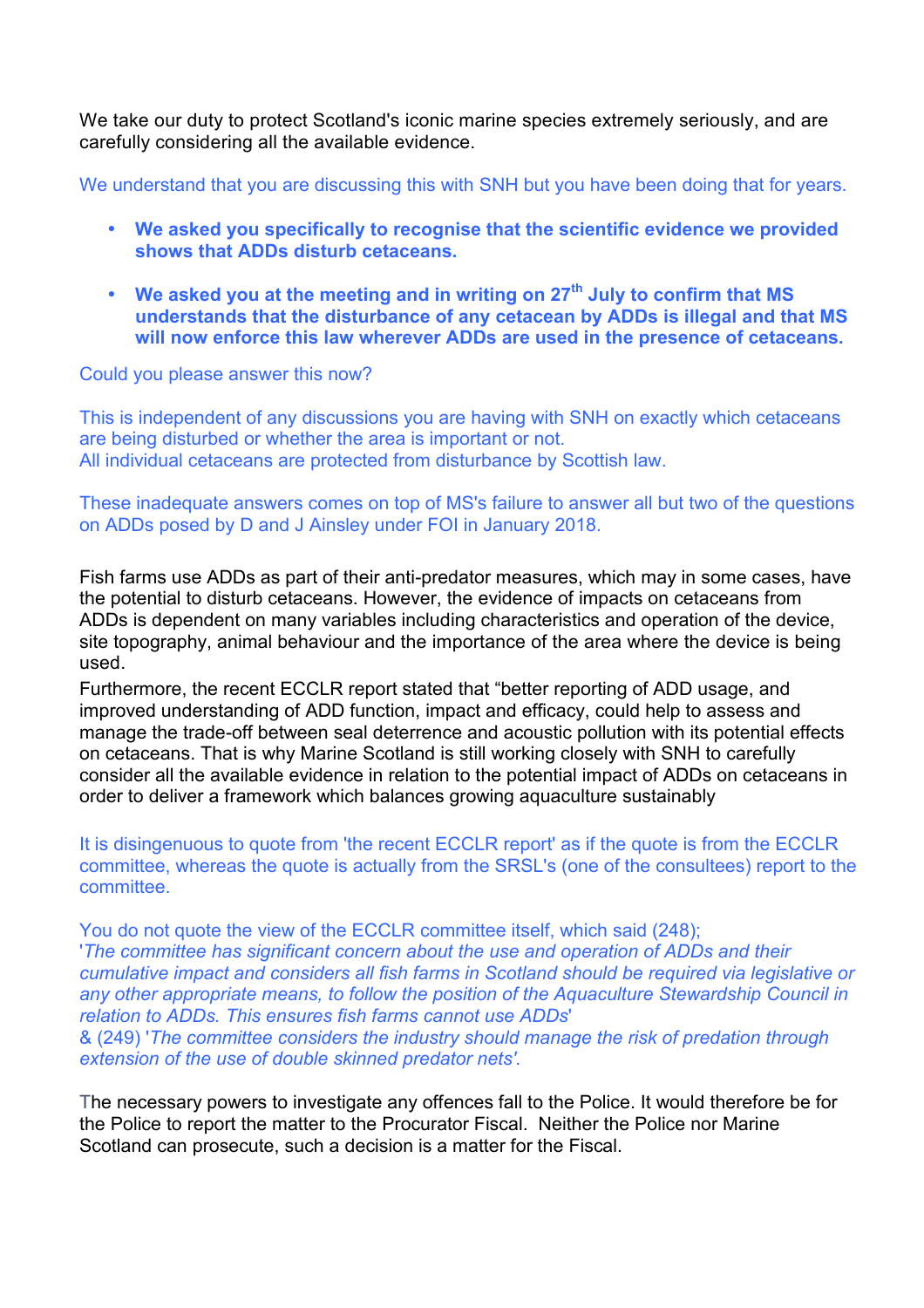### • **If Marine Scotland knows the law is being broken shouldn't it report the matter to the police and the Procurator Fiscal?**

Under Regulation 39 (2) of the Conservation (Natural Habitats etc.) Regulations 1994 (as amended) it is an offence to "*deliberately or recklessly* disturb any dolphin, porpoise or whale (cetacean)." More information on the view of the Scottish Government in relation to Regulation 39 (2) can be found in the published guidance on "The Protection of Marine European Protected Species from injury and disturbance in Scottish inshore waters"

Marine Scotland has published guidance that applies to EPS licences issued under regulation 44(2) (e) to (g) of the Conservation (Natural Habitats etc.) Regulations 1994 (as amended). The guidance contains the Scottish Government's view in relation to Regulation 39.

Each EPS licence application is considered on an individual basis in line with the appropriate legislation so it is not possible for Marine Scotland to provide a generic response on the three tests. There are also no current plans to change EPS procedure before or after Brexit.

The Scottish Government is committed to a framework which balances growing aquaculture sustainably with protecting biodiversity and the environment. That is why we are working closely with SNH to fully consider all available evidence in relation to the potential impacts of ADDs on cetaceans.

ADDs can be used by the aquaculture industry as a deterrent for seals and the installation and use of these is considered by local authorities as part of the planning process. with protecting biodiversity and the environment.

You have not answered the key question:

Unlicensed ADDs can surely not be used by the aquaculture industry if it is illegal to do so. SNH has advised Ministers that ADDs disturb cetaceans. It is illegal to disturb even one cetacean in Scotland. You cannot grow aquaculture sustainably if doing so breaks the law.

• **Why do you continue to sanction the illegal use of ADDs by fish farms?** 

Please answer the following questions, which we also asked you in July:

- **Do you agree that Regulation 39(2) provides protection from disturbance at all times, regardless of the circumstances of the mammal at the time of the disturbance in question?**
- **Do you agree that it is clear from the text of Habitats Regulation 39 that the protection applies at an individual level?**
- **Given that there is scientific evidence demonstrating that ADDs disturb and can injure cetaceans, why has MS not enforced Habitats Regulation 44, by requiring farms that can disturb cetaceans with ADDs to hold EPS licenses?**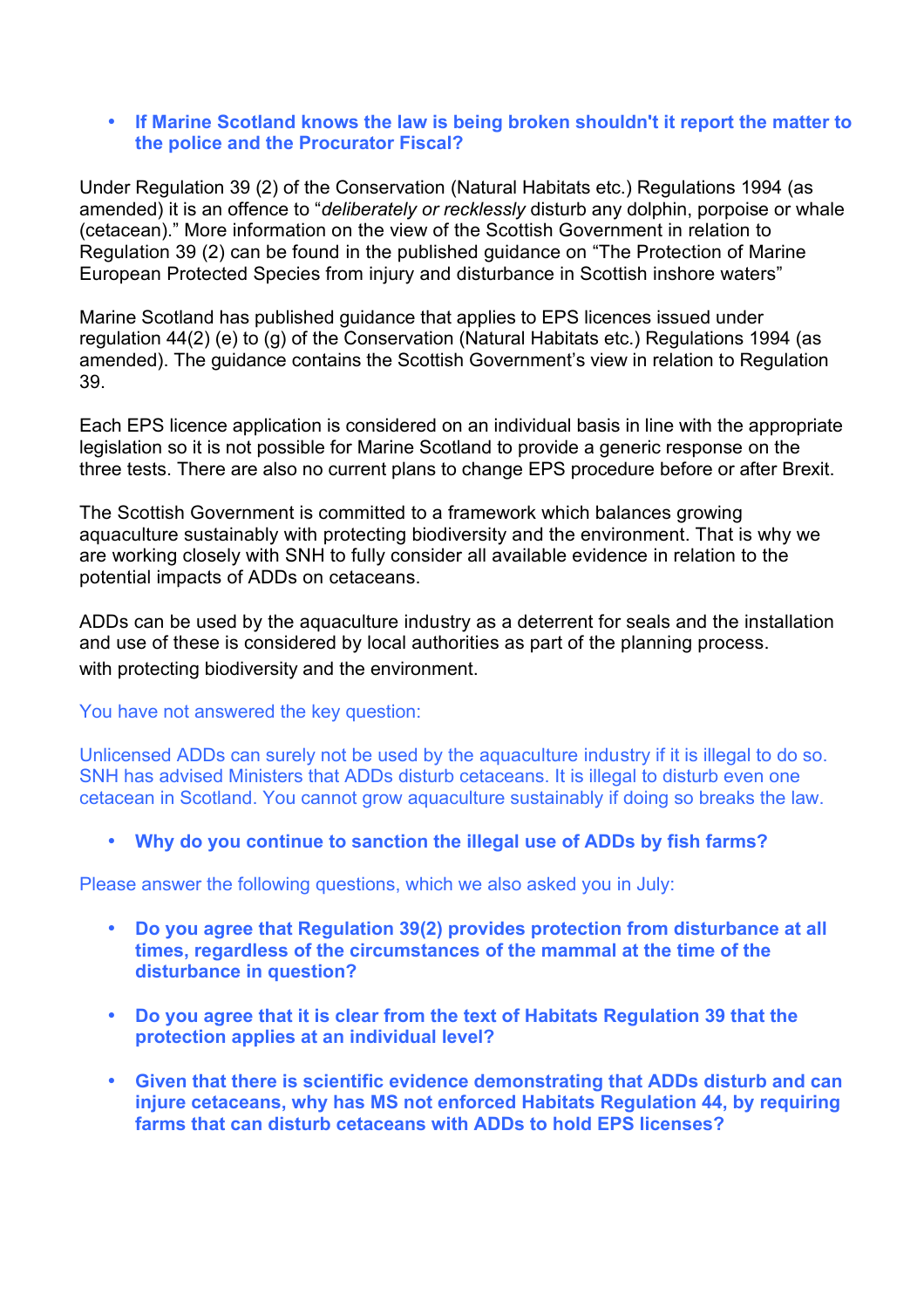• **Given that technical methods are used successfully elsewhere in the world to separate seals and salmon, rendering unnecessary the killing of seals or use of ADDs; why does MS not enforce the condition printed on the seal shooting licence, that seals can only be shot as a 'last resort'<sup>1</sup> ?**

Argyll and Bute Planners inform us that their consent allows the installation of ADD(s), but the use of those ADDs causing disturbance / injury to cetaceans should be consented by Marine Scotland by an EPS licence.

- **Does Marine Scotland agree that this advice from the Planners is correct? If not please explain your answer.**
- **We submit that a typical open cage salmon farm could not pass any of the 3 tests. If Marine Scotland disagrees please explain your reasons.**
- **Should any attempt before or after Brexit be made to change the three tests needed for an EPS licence, will MS undertake to inform the minister that this will be a breach of European Habitats Directive Article 16?**

Seal licensing in Scotland allows fish farms to undertake limited local seal management in order to prevent or to protect the health and welfare of farmed fish. A licence will only be granted if there is no satisfactory alternative and that the removal authorised by the licence will not be detrimental to the maintenance of the seal population at a favourable conservation status in their natural range. In this context, Marine Scotland seeks to achieve an appropriate balance between seal conservation and sustainable fish farming. Even where a licence has been granted, shooting should always be undertaken as a last resort.

Have you no awareness of the enormous harm that seal shooting is doing to the industry's reputation here and overseas? The RSPCA is coming under great pressure from its members to no longer sanction seal shooting by the fish farms it certifies.

Please answer these specific questions we asked you in July:

• **What specific actions are Marine Scotland taking to encourage the industry to use double skinned predator nets?**

The US Marine Mammal Protection Act does not come into force until 2022, however countries are required to demonstrate compliance, or working toward compliance by 2019.

• **What specific actions are Marine Scotland taking to ensure that Scotland does not face an export ban due to non-compliance with the Act?**

Marine Scotland takes its duty to protect Scotland's iconic marine species extremely seriously, and is committed to a framework which balances growing aquaculture sustainably with protecting biodiversity and the environment. That is why we are still working closely with SNH to fully consider all the available evidence in relation to the potential impact of ADDs on cetaceans.

On the points your letter raises about community involvement, community involvement is

 

<sup>1</sup> MS Seal Shooting Licence Application form.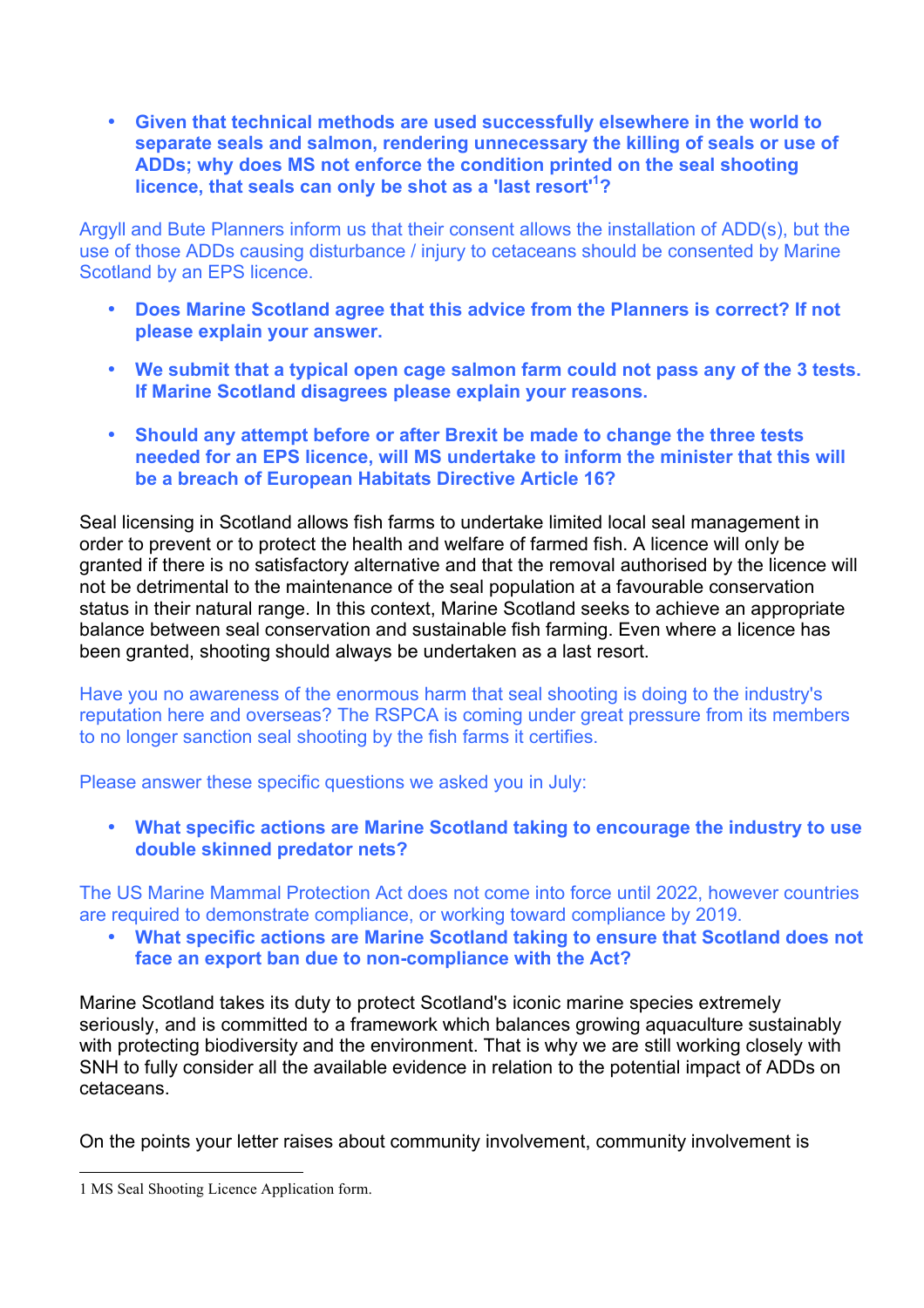welcomed by the Scottish Government. Community involvement and indeed citizen science are both contributors to local decision making.

### • **Why then do the Local Authorities never give the same weight to the opinions of local communities who do not want fish farms as it does to the developers' and Marine Scotland's opinions?**

The Scottish Government supports the industry's vision for sustainable growth in the aquaculture sector by 2030. We want to ensure that growth is sustainable and it is therefore imperative that the sector's vision aligns with our policies especially on the environment.

Ensuring alignment entails regular dialogue with the Scottish aquaculture sector and this is achieved in part through the Aquaculture Industry leadership Group (AILG). This industry-led group is leading the sector's vision to double production and employment by 2030. Its members and the Scottish Government have a moral and indeed legal obligation to ensure that growth of the sector is sustainable.

The Scottish Government is working towards a cleaner, greener and healthier Scotland. For this to be achieved it will involve including environmental, community and conservation groups when considering any changes to the regulatory framework designed to protect the environment.

Please then, and from the Government's perspective, answer these questions, as promised to do in July. They concern the AILG's aims to align industry and government:

In the light of the *Strategic Plan for Aquaculture Growth 2030*, which calls for: '*The formation of an Industry Leadership Group (ILG) to drive sector growth and ensure alignment between industry and government.'*

- **What does 'alignment between industry and government' entails?**
- **What role will environmental, community and conservation groups have in ensuring the environment is not neglected, in favour of local development plans and industry growth?**

*The Strategic Plan for Aquaculture Growth 2030* calls for: *'An examination of the role of Marine Scotland as both regulator and policy advocate for developmen*t. The date set for this recommendation is 'by July 2017'.

- **Does this mean that the remit of Marine Scotland has already changed? If so, what changes have been made? Has the role of Marine Scotland as an independent regulator been compromised?**
- **How will Marine Scotland reconcile the independent nature of its regulatory function with the interests of the aquaculture sector?**
- **Does the Scottish Government intend to remove aquaculture development from the mainstream planning system?**

The *Strategic Plan for Aquaculture Growth 2030* calls for: *'The introduction of Innovation Sites to allow controlled trials and development of innovative equipment, technologies, disease*